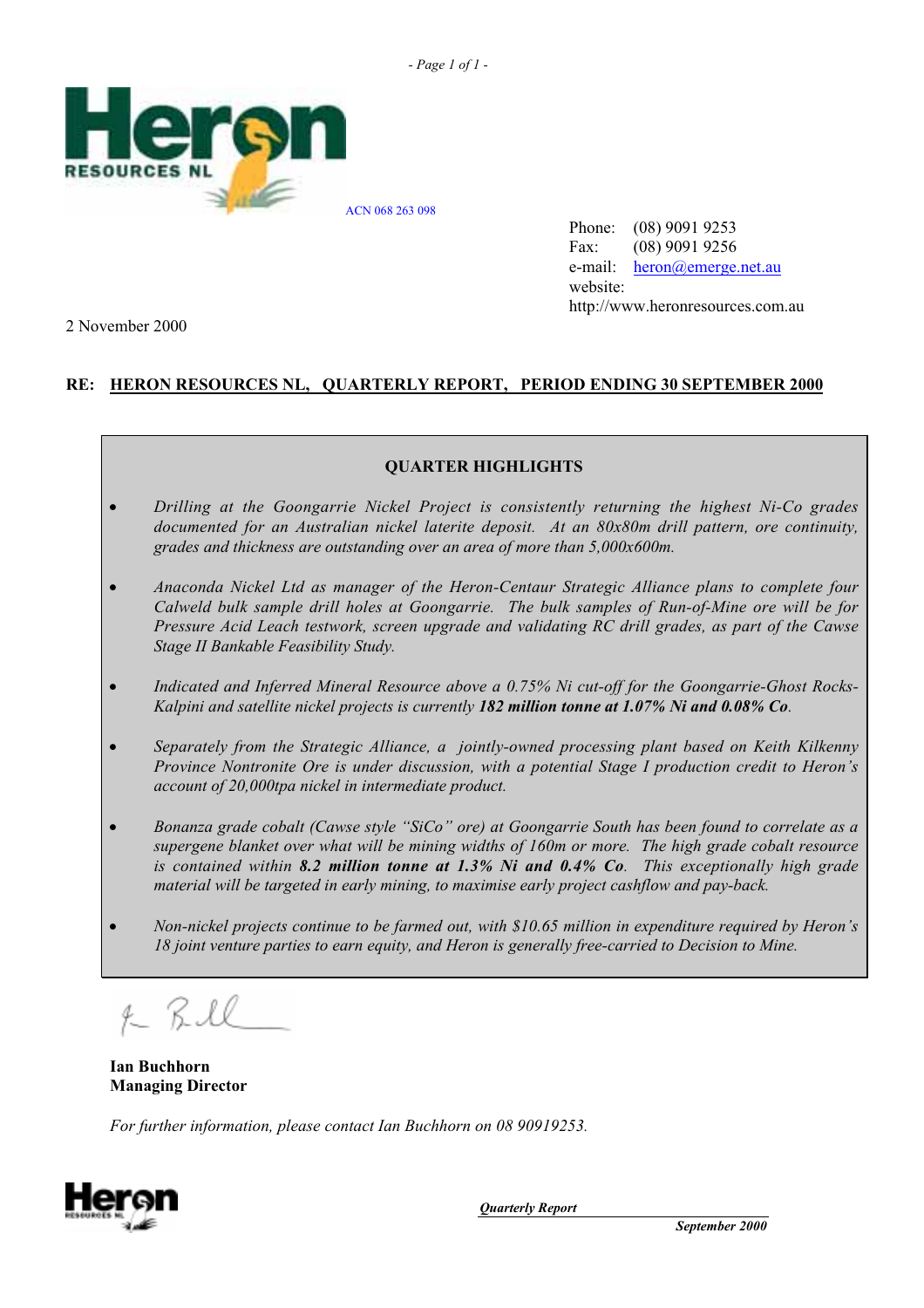

ACN 068 263 098

Phone: (08) 9091 9253 Fax: (08) 9091 9256 e-mail: heron@emerge.net.au website: http://www.heronresources.com.au

31 October 2000

The Company Announcement Officer Australian Stock Exchange Limited Post Office Box H224 - Australia Square SYDNEY NSW 2000

Dear Sir / Madam

# **RE: HERON RESOURCES NL, QUARTERLY REPORT, PERIOD ENDING 30 SEPTEMBER 2000**

# **1. SUMMARY**

Work programs completed during the Quarter have substantially increased Heron's technical confidence in the Goongarrie Nickel Project. Resource Definition drilling continues at Goongarrie South, detailed metallurgical studies are nearing completion for Goongarrie, and a rigorous drill quality control program was completed.

- As at 30 September 2000, the total undiluted **Inferred and Indicated Mineral Resource** above a 0.75% Ni cut-off for Goongarrie, Kalpini, Ghost Rocks and satellite deposits is **182 million tonne at 1.07% Ni and 0.08% Co.**
- Heron's total **Inferred and Indicated Mineral Resource** above a 0.5% Ni cut-off is **405 million tonne at 0.8% Ni and 0.06% Co**. Substantial additional resource potential exists on tenements awaiting grant.
- Genuine nickel laterite production opportunities have been negotiated by Heron:
	- The Cawse Stage II Toll Milling is Heron's focus, and has a potential production credit for Heron of 12,000tpa nickel metal. The use of an existing plant is an immensely favourable outcome for Heron.
	- § A jointly-owned processing plant based on Keith Kilkenny Province Nontronite Ore is under discussion, with a potential Stage I production credit to Heron's account of 20,000tpa nickel in intermediate product. In this scenario, Heron contributes to a Keith Kilkenny "Front-End" leaching plant, with metal refining off-site at a "Brownfields" refinery expansion.
	- § Subject to Cawse Stage II ore requirements as determined by the Centaur August 2001 Bankable Feasibility Study ("BFS"), critical mass has been demonstrated for a Standalone Heron leaching and refining operation based on the Goongarrie-Ghost Rocks Limonite Ore.
- Anaconda Nickel Limited has assumed Board control of Centaur, and is now solely responsible for implementing the Cawse Stage II Strategic Alliance with Heron. Peter Lee has resigned as Centaur's Nominee Director of Heron, to be replaced by Stephen Dennis. Stephen is Group General Manager for Anaconda Nickel Limited.

Anaconda plans to complete four Calweld wide diameter (900mm) bulk sample drill holes at Goongarrie, commencing early November 2000. The bulk samples of Run-of-Mine ore will be for Pressure Acid Leach testwork, screen upgrade and validating RC drill grades, as part of the Cawse Stage II BFS.

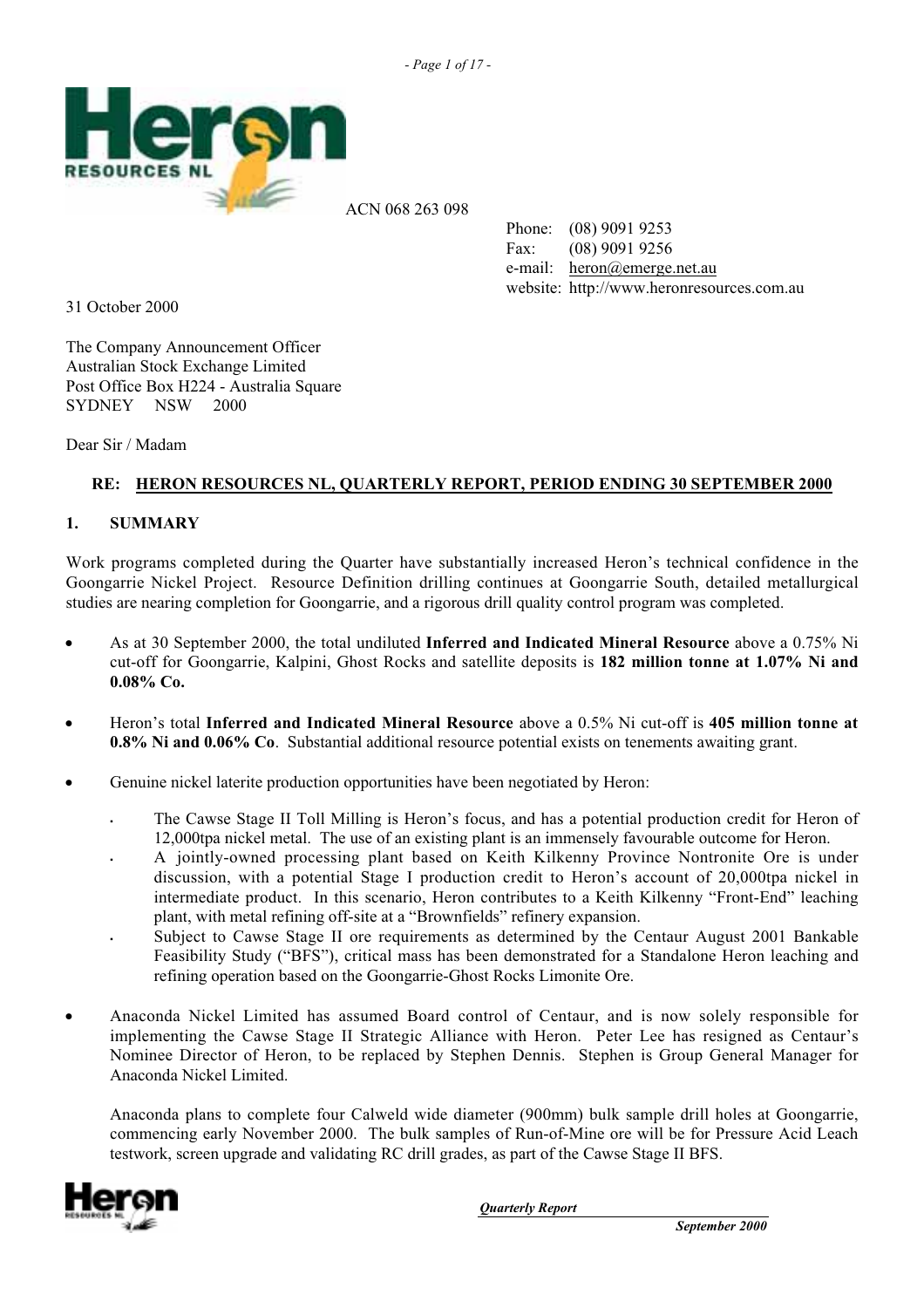- Work by Heron continues to be focussed on advancing Heron's contribution to the Cawse Stage II BFS:
	- § Reverse Circulation drilling for the Quarter amounted to 163 holes drilled at the Goongarrie, Kalpini and Acra Prospects for an advance of 6,626 metres.
	- § Metallurgical testing of 14 composites of Diamond Drill core is current, with excellent results to date.
	- § Detailed ore genesis studies commenced, in conjunction with the Geological Survey of WA.
	- § Significant progress made towards the grant of key Mining Leases covering Nickel Laterite resources.
- The exceptional intersections which characterise Goongarrie South continue to be recorded, including:
	- § GSRC562 22m at 1.23% Ni and 0.23% Co from 18m
	- § GSRC571 12m at 1.53% Ni and 0.14% Co from 48m
	- § GSRC577 10m at 1.45% Ni and 0.33% Co from 27m § GSRC590 7m at 1.88% Ni and 0.11% Co from 20m
	- § GSRC594 19m at 1.47% Ni and 0.04% Co from 21m
	- § GSRC606 13m at 1.60% Ni and 0.06% Co from 48m
	- § GSRC626 12m at 1.75% Ni and 0.17% Co from 38m
	- § GSRC667 20m at 1.37% Ni and 0.15% Co from 12m

It is most encouraging that even after a year of continuous drill appraisal, results of the above tenor continue to be generated. This mainly reflects the fact that the ore zones are still open to the north.

- Bonanza grade cobalt (Cawse style "SiCo" ore) has been found to be associated with Tertiary-aged palaeochannels that overlie the Goongarrie South ore zones. From Diamond Drill core, the higher grade cobalt zones are found to correlate as a supergene blanket over what will be mining widths of 160m or more. The **high grade cobalt resource at Goongarrie South is contained within 8.2 million tonne at 1.3% Ni and 0.4% Co**, representing 13% of the total Goongarrie South resource. This material will be targeted in early mining, to maximise early project cashflow and pay-back.
- Joint venture negotiations have been particularly active during the Quarter. Heron has in operation or has offers on the table involving some 21 Joint Ventures, alliances, options and Memorandums of Understanding involving gold, base metals, iron ore and oil shale. These industry associations cover some 155 tenements that will see a minimum Department of Minerals and Energy ("DME") commitment of \$1.5 million spent by our partners annually whilst Heron is free-carried. In addition a minimum total outlay of \$10.65 million can be spent on Heron's joint ventured tenements before equity is transferred to the funding partner.

During the Quarter, Joint Venture partners have completed:

- § 38 Vacuum drill holes at Hawks Nest.
- § An airborne TEMPEST EM survey at Hawks Nest.
- § A gravity survey and a 709 sample -75 micron soil sampling program targeting base metals at Karonie.

# • **Corporate Strategy**

In terms of asset optimisation and shareholder returns, Heron has during the September 2000 Quarter:

- § Continued to upgrade its nickel laterite resources from Inferred to Indicated Mineral Resource.
- Continued high level discussions with specialised industry participants on the future development options for Heron's nickel laterite resources which exceed those required for Cawse Stage II.
- Continued to farm out non-nickel projects, with Joint Ventures structured such that Heron is free carried to Decision to Mine, and in most cases retains the nickel rights.
- § Moved towards cashflow from the Bungalbin Iron Ore Royalty, with Portman Limited currently doing feasibility for a railway to Bungalbin for ore shipment through the expanded Port of Esperance.

### **There is an industry-wide recognition that in Goongarrie, subject to further work confirming results received to date, Heron owns the premium Australian nickel laterite resource.**

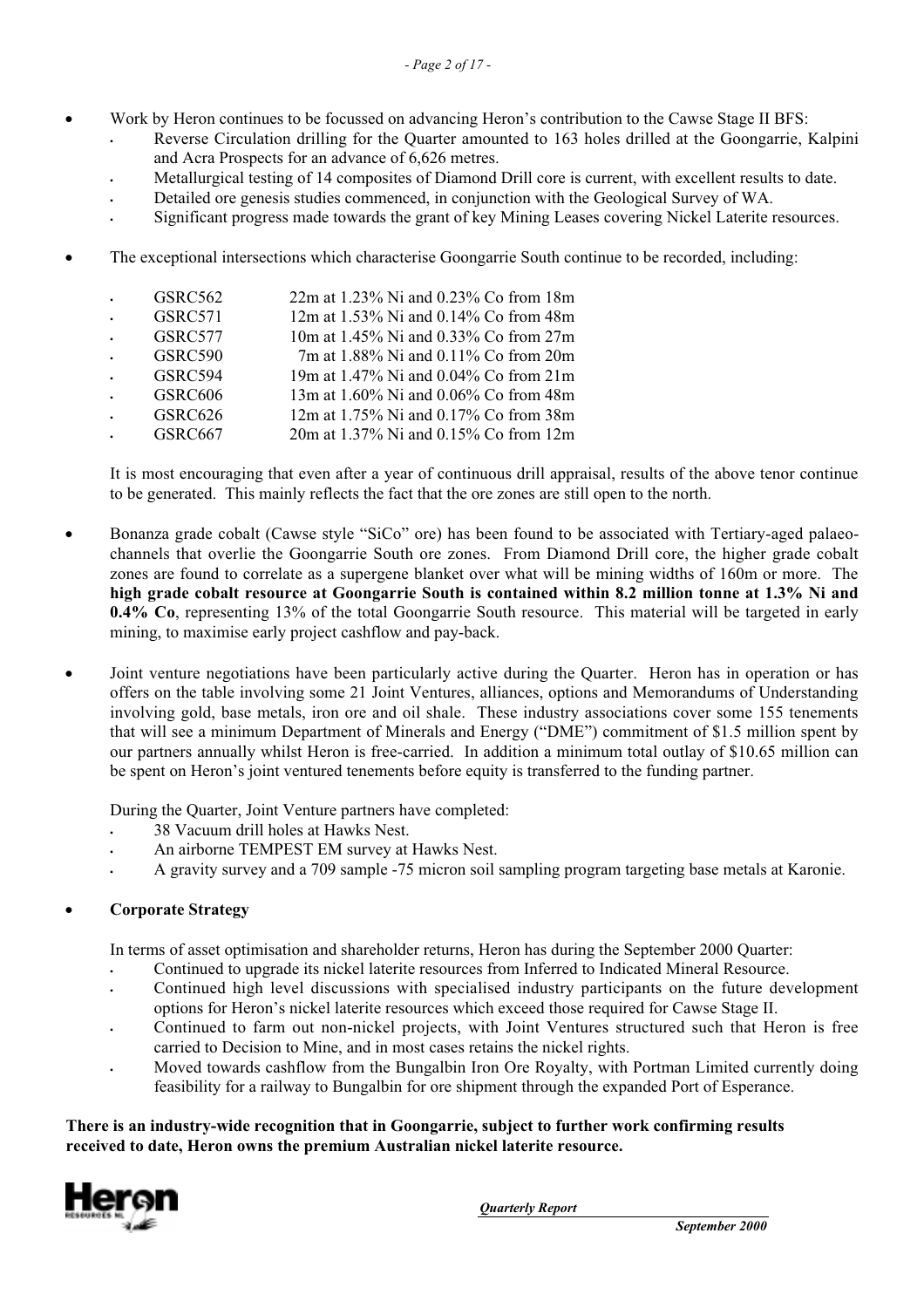# **RESOURCE STATEMENT**

On the basis of Heron 80x80m drilling, 400m x 40-80m reconnaissance drilling, outcrop exposures, costeans and aeromagnetic interpretation, and assuming an in situ bulk density of 1.6 for predominant Limonite Ore and 2.0 for predominant Siliceous Ore, the total Heron Inferred and Indicated Mineral Resource at a 0.75% Ni cut-off is:

| Table 1                                                             |                                                     |           |               |       |                |               |               |               |  |  |
|---------------------------------------------------------------------|-----------------------------------------------------|-----------|---------------|-------|----------------|---------------|---------------|---------------|--|--|
| HERON RESOURCES NL NICKEL PROJECTS                                  |                                                     |           |               |       |                |               |               |               |  |  |
| Inferred And Indicated Mineral Resource Inventory, 0.75% Ni Cut-Off |                                                     |           |               |       |                |               |               |               |  |  |
| Project                                                             | Pit                                                 | <b>SG</b> | <b>Strike</b> | Width | <b>Tonne</b>   | Ni            | Co            | Ni4Co         |  |  |
|                                                                     |                                                     |           | km            | km    | <b>Million</b> | $\frac{0}{0}$ | $\frac{0}{0}$ | $\frac{0}{0}$ |  |  |
| Goongarrie Hill                                                     | GN1                                                 | 2.00      | 5.80          | 0.20  | 17.7           | 1.08          | 0.06          | 1.31          |  |  |
| Goongarrie South                                                    | GN <sub>2</sub>                                     | 1.60      | 7.00          | 0.30  | 63.0           | 1.08          | 0.09          | 1.44          |  |  |
| Scotia Dam                                                          | GN <sub>3</sub>                                     | 1.60      | 2.40          | 0.30  | 9.1            | 1.10          | 0.11          | 1.56          |  |  |
| <b>Total Goongarrie</b>                                             |                                                     |           |               |       | 89.8           | 1.09          | 0.09          | 1.44          |  |  |
|                                                                     |                                                     |           |               |       |                |               |               |               |  |  |
| <b>Ghost Rocks</b>                                                  | GR1                                                 | 2.00      | 3.00          | 0.08  | 5.7            | 0.91          | 0.12          | 1.39          |  |  |
| <b>Ghost Rocks</b>                                                  | GR <sub>2</sub>                                     | 2.00      | 4.50          | 1.00  | 12.3           | 1.02          | 0.06          | 1.26          |  |  |
| <b>Total Ghost Rocks</b>                                            |                                                     |           |               |       | 18.0           | 0.98          | 0.08          | 1.30          |  |  |
|                                                                     |                                                     |           |               |       |                |               |               |               |  |  |
| Acra North                                                          | KA1                                                 | 1.60      | 5.20          | 0.20  | 6.9            | 1.01          | 0.08          | 1.31          |  |  |
| Acra North                                                          | KA <sub>2</sub>                                     | 1.60      | 3.60          | 0.16  | 5.4            | 1.31          | 0.07          | 1.57          |  |  |
| <b>Wellington East</b>                                              | KA3                                                 | 2.00      | 2.00          | 0.16  | 3.8            | 1.04          | 0.08          | 1.36          |  |  |
| <b>Wellington East</b>                                              | KA4                                                 | 2.00      | 3.20          | 0.20  | 8.8            | 1.18          | 0.07          | 1.45          |  |  |
| <b>Wellington East</b>                                              | KA5                                                 | 1.60      | 1.70          | 0.24  | 1.6            | 1.21          | 0.10          | 1.60          |  |  |
| <b>Wellington East</b>                                              | KA6                                                 | 1.60      | 5.00          | 0.24  | 9.4            | 1.04          | 0.07          | 1.32          |  |  |
| <b>Wellington East</b>                                              | KA8                                                 | 1.60      | 2.50          | 0.48  | 4.9            | 0.97          | 0.09          | 1.31          |  |  |
| Wellington Fold                                                     | KA9                                                 | 1.60      | 2.50          | 0.20  | 2.1            | 0.88          | 0.07          | 1.14          |  |  |
| <b>Wellington North</b>                                             | <b>KA10</b>                                         | 1.60      | 1.00          | 0.16  | 1.5            | 1.04          | 0.06          | 1.27          |  |  |
| <b>Total Kalpini</b>                                                |                                                     |           |               |       | 44.4           | 1.09          | 0.07          | 1.38          |  |  |
|                                                                     |                                                     |           |               |       |                |               |               |               |  |  |
| <b>STRATEGIC ALLIANCE SUB-TOTAL</b>                                 |                                                     |           |               |       | 152.2          | 1.07          | 0.08          | 1.40          |  |  |
|                                                                     |                                                     |           |               |       |                |               |               |               |  |  |
| <b>Binti Binti</b>                                                  | B <sub>B1</sub>                                     | 1.60      | 2.40          | 0.16  | 2.8            | 0.91          | 0.09          | 1.28          |  |  |
| Acra                                                                | AC1                                                 | 1.60      | 1.00          | 0.20  | 0.5            | 0.75          | 0.04          | 0.91          |  |  |
| Wyo Well                                                            | WW1                                                 | 1.60      | 2.40          | 0.16  | 0.8            | 0.83          | 0.04          | 0.99          |  |  |
| <b>Total Kurnalpi</b>                                               |                                                     |           |               |       | 4.1            | 0.88          | 0.08          | 1.18          |  |  |
|                                                                     |                                                     |           |               |       |                |               |               |               |  |  |
| Lake Rebecca                                                        | LR1                                                 | 1.60      | 2.20          | 0.30  | 11.6           | 1.15          | 0.07          | 1.46          |  |  |
| Lake Rebecca                                                        | LR <sub>2</sub>                                     | 1.60      | 1.10          | 0.15  | 2.1            | 1.03          | 0.03          | 1.16          |  |  |
| <b>Total Lake Rebecca</b>                                           |                                                     |           |               |       | 13.6           | 1.13          | 0.07          | 1.41          |  |  |
|                                                                     |                                                     |           |               |       |                |               |               |               |  |  |
| <b>Boyce Creek</b>                                                  | YE1                                                 | 1.60      | 1.00          | 0.20  | 6.4            | 0.93          | 0.09          | 1.27          |  |  |
| Lady Byron                                                          | YE <sub>2</sub>                                     | 1.60      | 0.60          | 0.20  | 2.8            | 1.11          | 0.05          | 1.30          |  |  |
| Aubils                                                              | YE3                                                 | 1.60      | 0.80          | 0.20  | 2.9            | 0.99          | 0.10          | 1.37          |  |  |
| <b>Total Yerilla</b>                                                |                                                     |           |               |       | 12.1           | 0.99          | 0.08          | 1.30          |  |  |
|                                                                     |                                                     |           |               |       |                |               |               |               |  |  |
| <b>NON STRATEGIC ALLIANCE SUB-TOTAL</b>                             |                                                     |           |               |       | 29.8           | 1.04          | 0.08          | 1.34          |  |  |
|                                                                     |                                                     |           |               |       |                |               |               |               |  |  |
|                                                                     | <b>HERON TOTAL</b><br>182.1<br>1.39<br>1.07<br>0.08 |           |               |       |                |               |               |               |  |  |

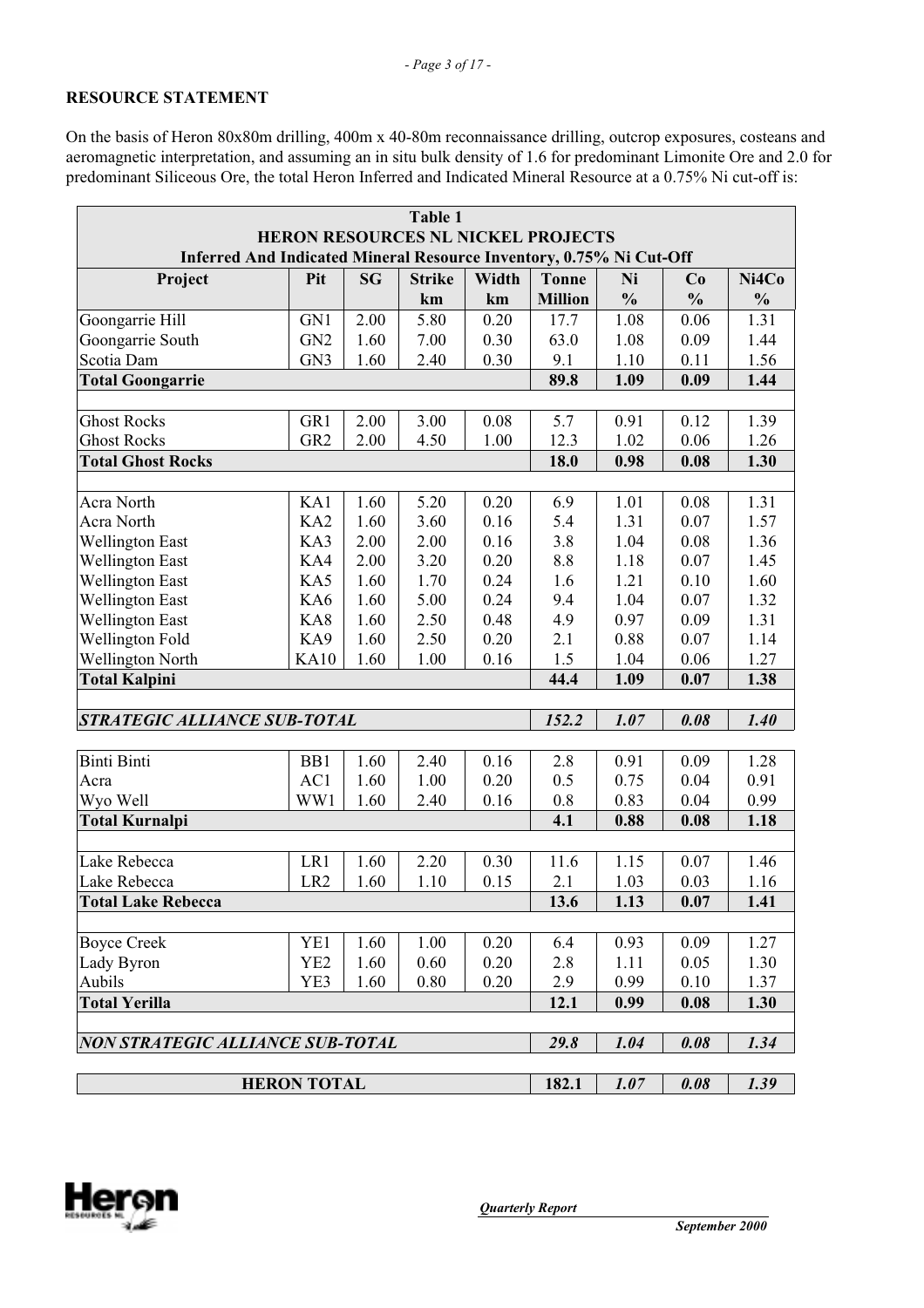### **2 EXPLORATION REVIEW**

### **2.1 CAWSE STAGE II STRATEGIC ALLIANCE PROVINCE**

Drilling programs were completed at Goongarrie and Kalpini. Drill hole patterns were designed to continue to upgrade the Mineral Resource status from Inferred to Indicated. Within the Strategic Alliance, **23% of the resource has now been converted to Indicated Mineral Resource.**

### **Drilling Program and Project Development**

### *Reverse Circulation Drilling*

Resource Definition drilling has demonstrated that the original 400x80m pattern RC drill resource estimate is reasonably robust when compared to the corresponding 80x80m in-fill pattern resource estimate. The in-fill drilling has resulted in a minor loss of tonnes at lower cut-off grades, and a minor increase in Ni grade and decrease in Co grade as the drill pattern becomes denser.

The thickness and continuity of the Goongarrie South ore zones suggests that a good conversion to Reserves can be expected. At this stage, there are three laterally persistent NNW trending parallel zones over a 4km strike length with metal accumulations commonly above 20m.% NiCo. The high-grade ore is still open to the north.

### *PQ Triple Tube Diamond Drilling*

Eight diamond drill holes have been completed and sampled, with splits and composites dispatched for metallurgical evaluation, and to two separate commercial laboratories for conventional wet assay, with duplicate samples sent for XRF analysis. Assay comparisons between laboratories were excellent.

The Diamond Drilling program has generated representative core samples of undisturbed ore which confirm:

- Consistent ore correlation between holes, particularly for upper cobalt-rich zones.
- Strong visual ore identification, with dark yellow hues and dark manganese bands in high grade ore.
- Soft and free-digging orebody, totally amenable to low cost bulk mining.

### **Pre-Feasibility Study**

### *Metallurgical Testing*

Four samples were taken by Centaur from Goongarrie South and submitted to Amtech Perth laboratory as part of their current PFS. Metallurgical performance is acceptable and consistent with other Walter Williams Limonite Ores.

Fourteen half core and two RC geological bulk composites are undergoing metallurgical evaluation at the LakefieldOretest, Perth metallurgical laboratory. Sample splits were returned to Kalgoorlie for check assay and qualitative screen upgrade testing. Replicate assays have demonstrated excellent precision, confirming a high level of confidence in the analytical programs. Initial test work indicates an acid consumption of 200-250kg/t and Ni and Co recoveries exceeding 93%, which is encouraging. This result reflects the very low magnesia content of the ore, typically being less than 1% MgO in high grade Limonite Ore.

Goongarrie South is expected to have amongst the best documented metallurgical performance of an Australian Nickel Laterite.

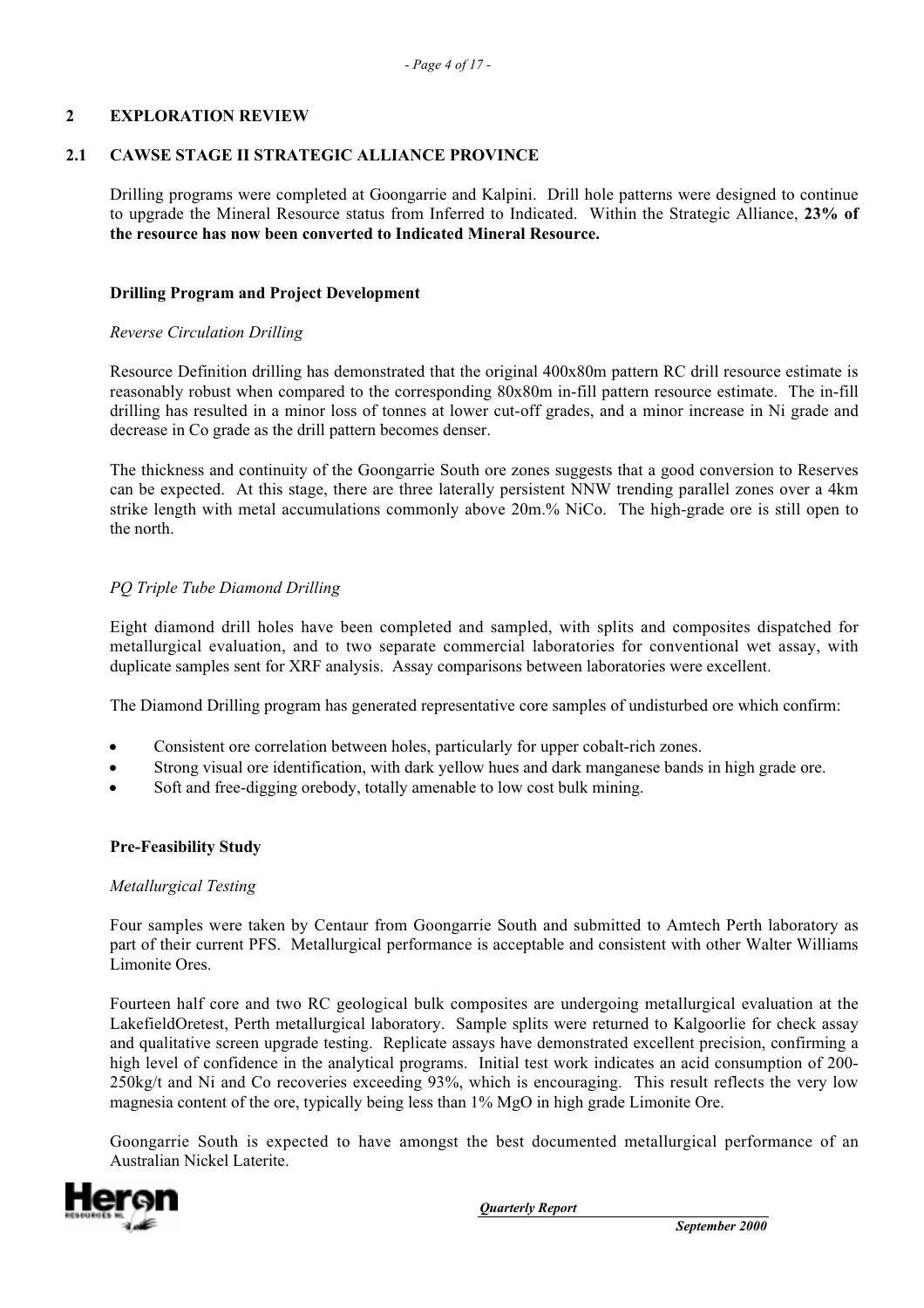## *Tenements*

The Department of Minerals and Energy ("DME") has required a submission from Heron that demonstrates whether or not Heron's Goongarrie and Kalpini Mining Lease applications are fully enclosed by pastoral lease fencing. Under the Act, and pursuant to the Federal Court Miriuwung Gajerrong decision, Native Title is extinguished by enclosure, which includes pastoral leases granted after 1933, that have been either improved or enclosed before 1994.

The DME request has required that very detailed land title searches be completed to establish Pastoral Lease details affecting Heron's Mining Lease applications. Heron has complied, and now awaits DME decisions.

### *Environmental*

Consultants have completed a Flora and Fauna Survey. Aerial photography was flown and orthophoto map generated for baseline environmental studies. No environmental issues have been raised.

### *Rock Mechanics*

Consultants have been retained to perform initial assessments of excavatability and traffickability of the of the Goongarrie South ROM ore utilising the Diamond Drill core. Results are awaited.

### **2.1.1 Goongarrie Nickel Project**

Heron 100%. Heron holds Toll Milling rights for ore processing through Centaur's Cawse Stage II. Nickel (- gold).

### **Goongarrie South Prospect**

### *Reverse Circulation Drilling*

RC Drilling is continuing to target the northern extension of the Goongarrie South orebody, with drill holes collared on an 80x80m grid. During the Quarter, 110 drill holes were completed for a total advance of 5,260 metres (GSRC560 to GSRC669).

Drilling continues to produce wide, thick, laterally continuous, low strip ratio, exceptionally highgrade intercepts of nickel and cobalt mineralisation at depths between 6 and 84 metres.

| Table 2<br><b>GOONGARRIE SOUTH PROSPECT</b><br>RC Drilling Significant Interceptions, 0.75% Ni Cut-Off |              |       |      |                |                 |               |               |               |       |  |
|--------------------------------------------------------------------------------------------------------|--------------|-------|------|----------------|-----------------|---------------|---------------|---------------|-------|--|
| Hole                                                                                                   | <b>North</b> | East  | From | T <sub>0</sub> | <b>Interval</b> | Ni            | Co            | Ni4Co         | Ni4Co |  |
| <b>Number</b>                                                                                          | m            | m     | m    | M              | m               | $\frac{6}{9}$ | $\frac{6}{9}$ | $\frac{6}{9}$ | $M\%$ |  |
| GSRC542                                                                                                | 69,280       | 2,320 | 32   | 40             | 8               | 1.14          | 0.188         | 1.89          | 15.14 |  |
| GSRC562                                                                                                | 69.440       | 2,320 | 18   | 40             | 22              | 1.23          | 0.232         | 2.16          | 47.41 |  |
| GSRC571                                                                                                | 69.440       | 3.040 | 37   | 60             | 23              | 1.22          | 0.085         | 1.56          | 35.79 |  |
| GSRC575                                                                                                | 69,520       | 2,320 | 33   | 47             | 14              | 1.04          | 0.037         | 1.19          | 16.63 |  |
| GSRC575                                                                                                | 69.520       | 2,320 | 50   | 62             | 12              | 1.00          | 0.151         | 1.61          | 19.27 |  |
| GSRC577                                                                                                | 69,520       | 2,480 | 21   | 37             | 16              | 1.30          | 0.257         | 2.33          | 37.31 |  |
| GSRC583                                                                                                | 69,520       | 2,960 | 29   | 42             | 13              | 1.14          | 0.063         | 1.39          | 18.05 |  |
| <b>GSRC590</b>                                                                                         | 69,680       | 2,560 | 16   | 27             | 11              | 1.57          | 0.087         | 1.91          | 21.04 |  |
| GSRC594                                                                                                | 69.680       | 2,880 | 19   | 40             | 21              | 1.42          | 0.040         | 1.58          | 33.14 |  |

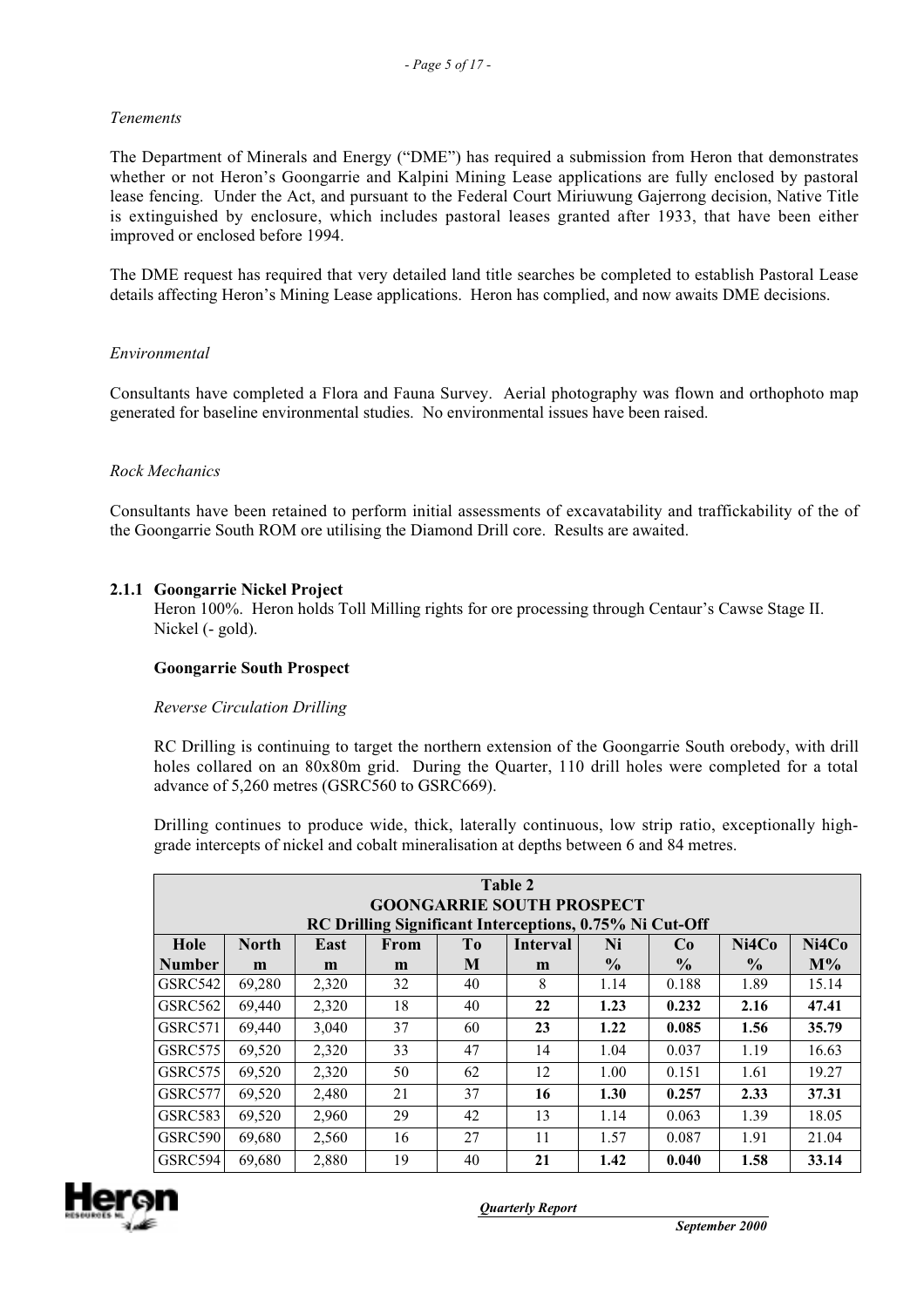|  | - Page 6 of 17 |  |  |  |  |  |
|--|----------------|--|--|--|--|--|
|--|----------------|--|--|--|--|--|

|                | Table 2                                                                                         |       |    |    |                                                         |               |               |               |       |  |  |
|----------------|-------------------------------------------------------------------------------------------------|-------|----|----|---------------------------------------------------------|---------------|---------------|---------------|-------|--|--|
|                | <b>GOONGARRIE SOUTH PROSPECT</b>                                                                |       |    |    |                                                         |               |               |               |       |  |  |
|                |                                                                                                 |       |    |    | RC Drilling Significant Interceptions, 0.75% Ni Cut-Off |               |               |               |       |  |  |
| Hole           | <b>Interval</b><br>Ni4Co<br>Ni4Co<br><b>North</b><br>East<br>From<br>T <sub>o</sub><br>Ni<br>Co |       |    |    |                                                         |               |               |               |       |  |  |
| <b>Number</b>  | m                                                                                               | m     | m  | M  | m                                                       | $\frac{6}{9}$ | $\frac{0}{0}$ | $\frac{6}{9}$ | $M\%$ |  |  |
| GSRC595        | 69,680                                                                                          | 2,960 | 34 | 49 | 15                                                      | 1.11          | 0.050         | 1.31          | 19.61 |  |  |
| GSRC599        | 69.760                                                                                          | 2,320 | 34 | 48 | 14                                                      | 1.04          | 0.076         | 1.34          | 18.72 |  |  |
| GSRC604        | 69,760                                                                                          | 2,720 | 18 | 41 | 23                                                      | 1.05          | 0.082         | 1.38          | 31.77 |  |  |
| GSRC605        | 69,760                                                                                          | 2,800 | 18 | 31 | 13                                                      | 1.13          | 0.098         | 1.52          | 19.75 |  |  |
| GSRC606        | 69,760                                                                                          | 2,880 | 48 | 62 | 14                                                      | 1.56          | 0.062         | 1.81          | 25.32 |  |  |
| GSRC615        | 69,840                                                                                          | 2,640 | 49 | 60 | 11                                                      | 1.12          | 0.083         | 1.45          | 15.93 |  |  |
| GSRC617        | 69,840                                                                                          | 2,800 | 25 | 41 | 16                                                      | 1.00          | 0.076         | 1.30          | 20.80 |  |  |
| GSRC625        | 69,920                                                                                          | 2,560 | 13 | 23 | 10                                                      | 1.15          | 0.297         | 2.34          | 23.37 |  |  |
| GSRC626        | 69,920                                                                                          | 2,640 | 38 | 50 | 12                                                      | 1.75          | 0.168         | 2.42          | 29.03 |  |  |
| GSRC637        | 70.080                                                                                          | 2,800 | 42 | 66 | 24                                                      | 1.21          | 0.079         | 1.52          | 36.54 |  |  |
| <b>GSRC656</b> | 70,240                                                                                          | 2,800 | 36 | 45 | 9                                                       | 1.08          | 0.281         | 2.20          | 19.84 |  |  |
| GSRC667        | 70,480                                                                                          | 2,320 | 12 | 32 | 20                                                      | 1.37          | 0.146         | 1.96          | 39.18 |  |  |

*Diamond Drilling*

The Confirmation Diamond Drilling has been completed. The drill core indicates the following:

| $\bullet$ | In Situ Bulk Density: |                   |                                  |
|-----------|-----------------------|-------------------|----------------------------------|
|           | Siliceous Ore         | SG is $1.8 - 2.3$ | 2.0 used in resource estimation. |
|           | Limonite Ore          | SG is $1.3 - 1.8$ | 1.6 used in resource estimation. |

• Twin Drill Hole Comparisons:

Diamond drill holes twinned existing high grade RC drill holes, repeating intercepts in both width and grade, providing great confidence in the RC database. On an intercept by intercept basis, the assay results of each Diamond Drill hole has confirmed the results of the adjacent RC drill hole, especially within the upper mineralised interval.

| Table 3<br><b>GOONGARRIE SOUTH PROSPECT</b> |                                                                                                   |             |     |               |               |               |               |      |               |  |  |
|---------------------------------------------|---------------------------------------------------------------------------------------------------|-------------|-----|---------------|---------------|---------------|---------------|------|---------------|--|--|
|                                             | <b>Average Assay Comparison Twin Holes</b><br>Diamond Drill ("DD") and Reverse Circulation ("RC") |             |     |               |               |               |               |      |               |  |  |
| $Ni\%$                                      | MgO%<br>Ni<br>$Al_2O_3$<br>FeO<br>Drill<br><b>Records</b><br>Mn<br>MgO<br>Co                      |             |     |               |               |               |               |      |               |  |  |
| Cut-off                                     | Cut-off                                                                                           | <b>Type</b> |     | $\frac{0}{0}$ | $\frac{0}{0}$ | $\frac{0}{0}$ | $\frac{0}{0}$ | $\%$ | $\frac{0}{0}$ |  |  |
| 0.50                                        | $\leq 10\%$ MgO                                                                                   | <b>DD</b>   | 162 | 1.12          | 0.149         | 0.91          | 0.98          | 8.36 | 47            |  |  |
|                                             |                                                                                                   | RC          | 177 | 1.10          | 0.122         | 0.91          | 1.66          | 8.45 | 47            |  |  |
| 0.75                                        | Upper<br>Clay                                                                                     | <b>DD</b>   | 127 | 1.26          | 0.177         | 1.1           | 1.05          | 8.27 | 48            |  |  |
|                                             | <b>Ore</b>                                                                                        | RC          | 139 | 1.25          | 0.147         | 1.11          | 1.61          | 8.05 | 49            |  |  |
| 1.00                                        |                                                                                                   | DD.         | 94  | 1.40          | 0.199         | 1.24          | 0.91          | 7.34 | 51            |  |  |
|                                             |                                                                                                   | RC          | 104 | 1.37          | 0.173         | 1.28          | 1.31          | 7.51 | 50            |  |  |
|                                             |                                                                                                   |             |     |               |               |               |               |      |               |  |  |
| 0.50                                        | $>10\%$ MgO                                                                                       | <b>DD</b>   | 42  | 0.75          | 0.027         | 0.23          | 23            | 3.48 | 16            |  |  |
|                                             |                                                                                                   | RC          | 29  | 0.83          | 0.037         | 0.32          | 20            | 3.76 | 18            |  |  |
| 0.75                                        | Lower<br>Clay                                                                                     | <b>DD</b>   | 17  | 0.97          | 0.035         | 0.29          | 20            | 5.26 | 20            |  |  |
|                                             | <b>Ore</b>                                                                                        | RC          | 15  | 1.05          | 0.042         | 0.49          | 17            | 5.11 | 24            |  |  |
| 1.00                                        |                                                                                                   | <b>DD</b>   | 6   | 1.20          | 0.045         | 0.39          | 16            | 6.44 | 23            |  |  |
|                                             |                                                                                                   | RC          | 7   | 1.26          | 0.051         | 0.43          | 16            | 4.56 | 26            |  |  |

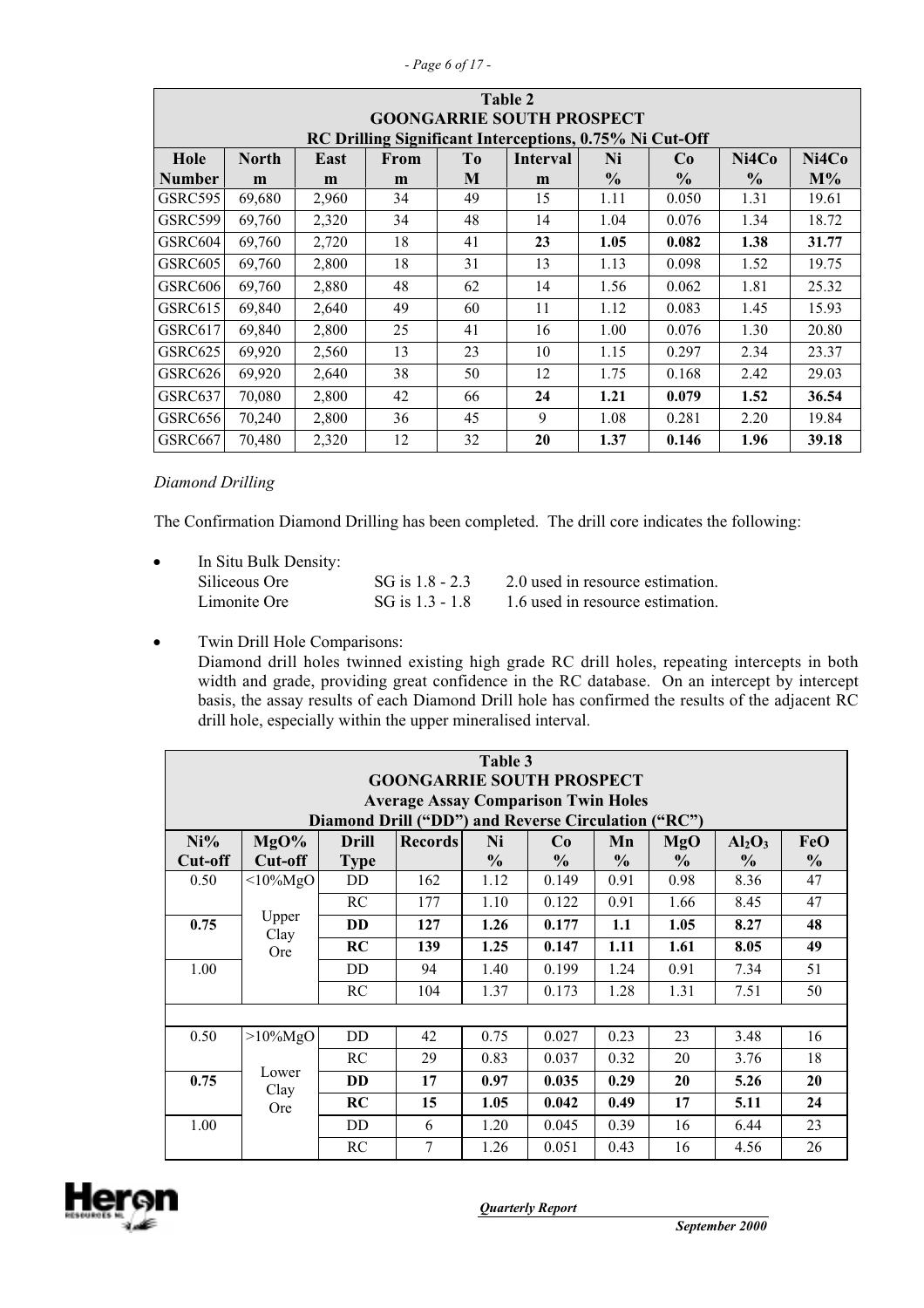- Assay Repeatability: Pairs of samples have been assayed by two separate laboratories, and against commercial standards to check repeatability. Results are excellent.
- Clay Mineralogy: Samples are being analysed by XRD to determine the clay types, which will determine future autoclave pulp densities.
- **Extractive Metallurgy:** Fourteen samples of core composites have been submitted to determine Screen Upgrade, Settling, Viscosity (pulp density), Pressure Acid Leach, Acid Consumption and Metal Recovery.

### **Goongarrie Hill Prospect**

Results for metallurgical test samples GWMT01 and 02 from Goongarrie Hill have been received. The samples exhibited characteristic the excellent screen upgradeability, fast settling rates and low yield stress typical for the Walter Williams Limonite Ore. Nickel and cobalt leach recoveries in excess of 92% are indicated.

| <b>GOONGARRIE HILL PROSPECT</b><br><b>Summary of Preliminary PAL Data</b> |            |                                         |                                           |           |  |  |  |  |  |  |
|---------------------------------------------------------------------------|------------|-----------------------------------------|-------------------------------------------|-----------|--|--|--|--|--|--|
|                                                                           |            | <b>GWMT 01</b><br><b>High Magnesite</b> | <b>GWMT</b> 02<br><b>Medium Magnesite</b> |           |  |  |  |  |  |  |
|                                                                           | Ni         | Co                                      | Ni                                        | Co        |  |  |  |  |  |  |
| <b>Head Grade</b>                                                         | $0.94\%$   | 0.018%                                  | 1.58%                                     | $0.063\%$ |  |  |  |  |  |  |
| Mass passing 212 microns                                                  | 45.8%      |                                         | 37.5%                                     |           |  |  |  |  |  |  |
| <b>Screened Grade</b>                                                     | 1.35%      | 0.028%                                  | 2.33%                                     | $0.091\%$ |  |  |  |  |  |  |
| Grade Increase                                                            | 44%<br>56% |                                         | 47%                                       | 44%       |  |  |  |  |  |  |
| Metal Recovered                                                           | 65.5       | 72.5                                    | 55.3                                      | 53.8      |  |  |  |  |  |  |
| Settling minutes, 25% Solids, Floc 30g/t                                  |            | 210                                     | 30                                        |           |  |  |  |  |  |  |
| Yield Stress, 33% Pulp Density                                            | 3.5        |                                         |                                           | 4.5       |  |  |  |  |  |  |
| PAL Recovery 90 minutes                                                   | 92.1%      | 88.4%                                   | 95.8%                                     | 94.8%     |  |  |  |  |  |  |
| MgO head assay                                                            |            | 10.36                                   | 4.3                                       |           |  |  |  |  |  |  |

The Goongarrie Hill siliceous mineralisation is typical of the Cawse and Walter Williams Formation ore styles in general.

The Goongarrie Hill metallurgical program was carried out as a prelude to Heron Toll Milling through Cawse Stage I. In the end, Heron declined to nominate Ore on the 21 September 2000 Cawse Stage I Nomination Date. It was felt that the return from processing did not warrant the risk associated with the current high operating costs. A compromise arrangement was suggested to Centaur, but no alternative proposal has as yet been received.

Heron is keen to process ore through Cawse Stage I to assess the metallurgical performance under fullscale operating conditions.

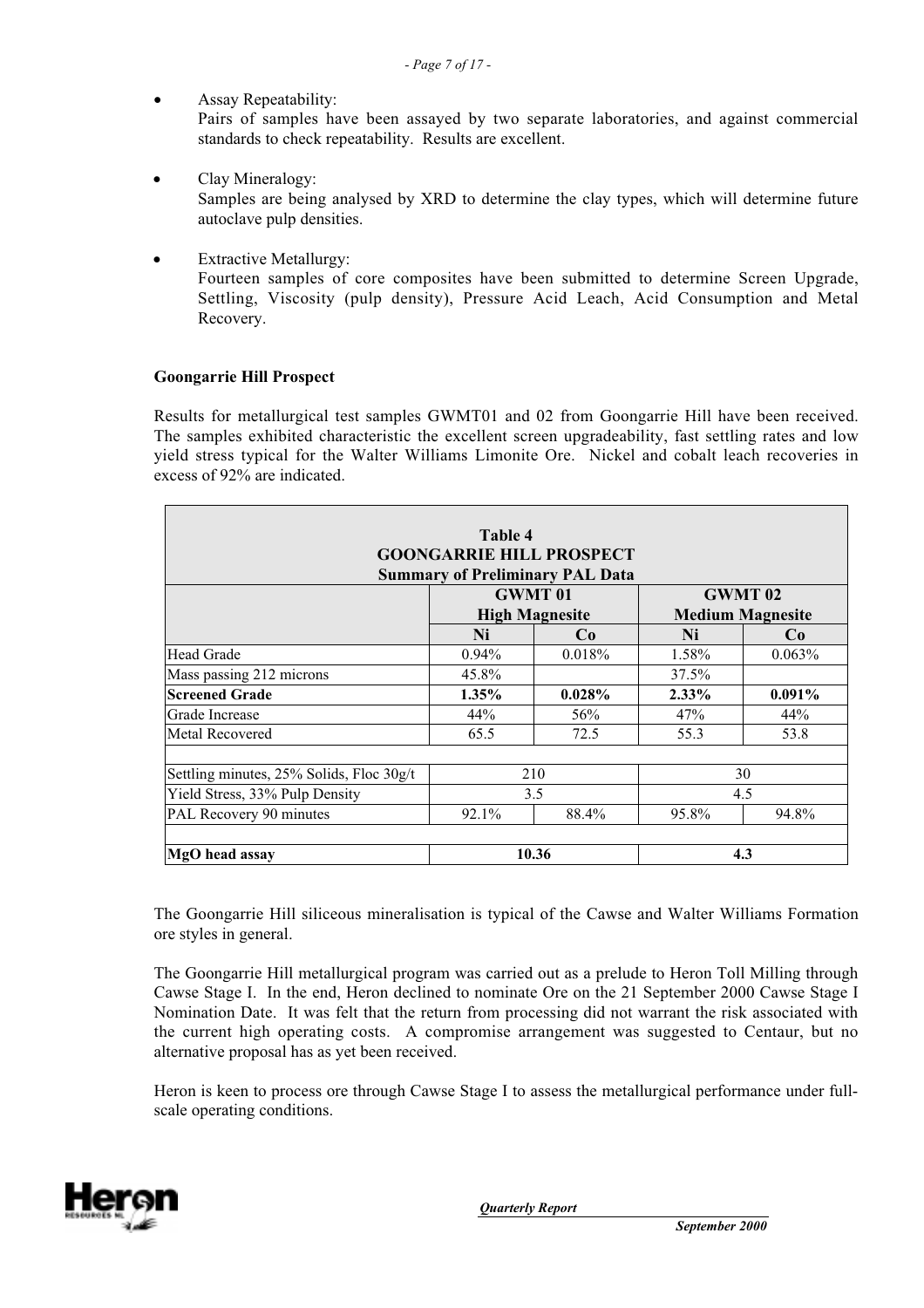### **2.1.2 Ghost Rocks Nickel Project**

Heron 100%. Heron holds Toll Milling rights for ore processing through Centaur's Cawse Stage II. Nickel (-gold).

Drill hole collars for the proposed infill 400x80m RC drill program have been set out. Drilling has been delayed, due to the substantially expanded program at Goongarrie South.

All outstanding drill hole rehabilitation has been completed.

### **2.1.3 Kalpini Nickel Project**

Heron 100%. Heron holds Toll Milling rights for ore processing through Centaur's Cawse Stage II. Nickel (-gold).

Infill drilling on an 80x40m pattern has recently been completed, with 17 holes for 442m at Wellington North (WNRC001-017), 8 holes for 236m at Wellington East (WERC359-366) and 20 holes for 523 metres at Acra North (ANRC108-127). Typical Kalpini Nickel Laterite profiles were intersected. Significant intercepts include:

| Table 5<br><b>KALPINI NICKEL PROSPECT</b><br>RC Drilling Significant Interceptions, 0.75% Ni Cut-Off |              |        |      |    |          |               |                |               |       |  |  |
|------------------------------------------------------------------------------------------------------|--------------|--------|------|----|----------|---------------|----------------|---------------|-------|--|--|
| Hole                                                                                                 | <b>North</b> | East   | From | To | Interval | Ni            | C <sub>0</sub> | Ni4Co         | Ni4Co |  |  |
| <b>Number</b>                                                                                        | m            | m      | m    | m  | m        | $\frac{6}{9}$ | $\frac{6}{9}$  | $\frac{6}{9}$ | $M\%$ |  |  |
| WNRC006                                                                                              | 52,720       | 6,840  | 2    | 14 | 12       | 0.79          | 0.041          | 0.95          | 11.45 |  |  |
| WNRC008                                                                                              | 52,720       | 6,920  | 15   | 29 | 14       | 0.84          | 0.044          | 1.02          | 14.25 |  |  |
| WNRC015                                                                                              | 52,400       | 7,240  | 27   | 35 | 8        | 0.98          | 0.107          | 1.40          | 11.24 |  |  |
| WNRC016                                                                                              | 52,400       | 7.280  | 24   | 41 | 17       | 0.87          | 0.054          | 1.09          | 18.46 |  |  |
| WERC362                                                                                              | 37,760       | 15,720 | 14   | 23 | 9        | 1.42          | 0.048          | 1.61          | 14.49 |  |  |
| WERC364                                                                                              | 37,760       | 15,640 | 4    | 12 | 8        | 1.03          | 0.077          | 1.34          | 10.70 |  |  |
| ANRC115                                                                                              | 28,320       | 17,480 | 15   | 25 | 10       | 1.08          | 0.064          | 1.33          | 13.31 |  |  |
| ANRC117                                                                                              | 28,320       | 17,560 | 12   | 44 | 32       | 1.22          | 0.071          | 1.50          | 47.92 |  |  |
| ANRC123                                                                                              | 25,200       | 19.440 | 18   | 24 | 6        | 1.08          | 0.188          | 1.83          | 11.00 |  |  |

Receipt of 1m interval confirmation check sampling is awaited. Drilling has confirmed high grade ore zones and allowed comparisons of mineralisation styles with Goongarrie. All drill sites have been rehabilitated.

Discussions are ongoing with parties interested in the nickel sulphide and gold potential of the Kalpini tenement package. Heron has compiled a geological evaluation of specific basal komatiite nickelcopper targets generated in RC drilling. Several parties are evaluating the database.

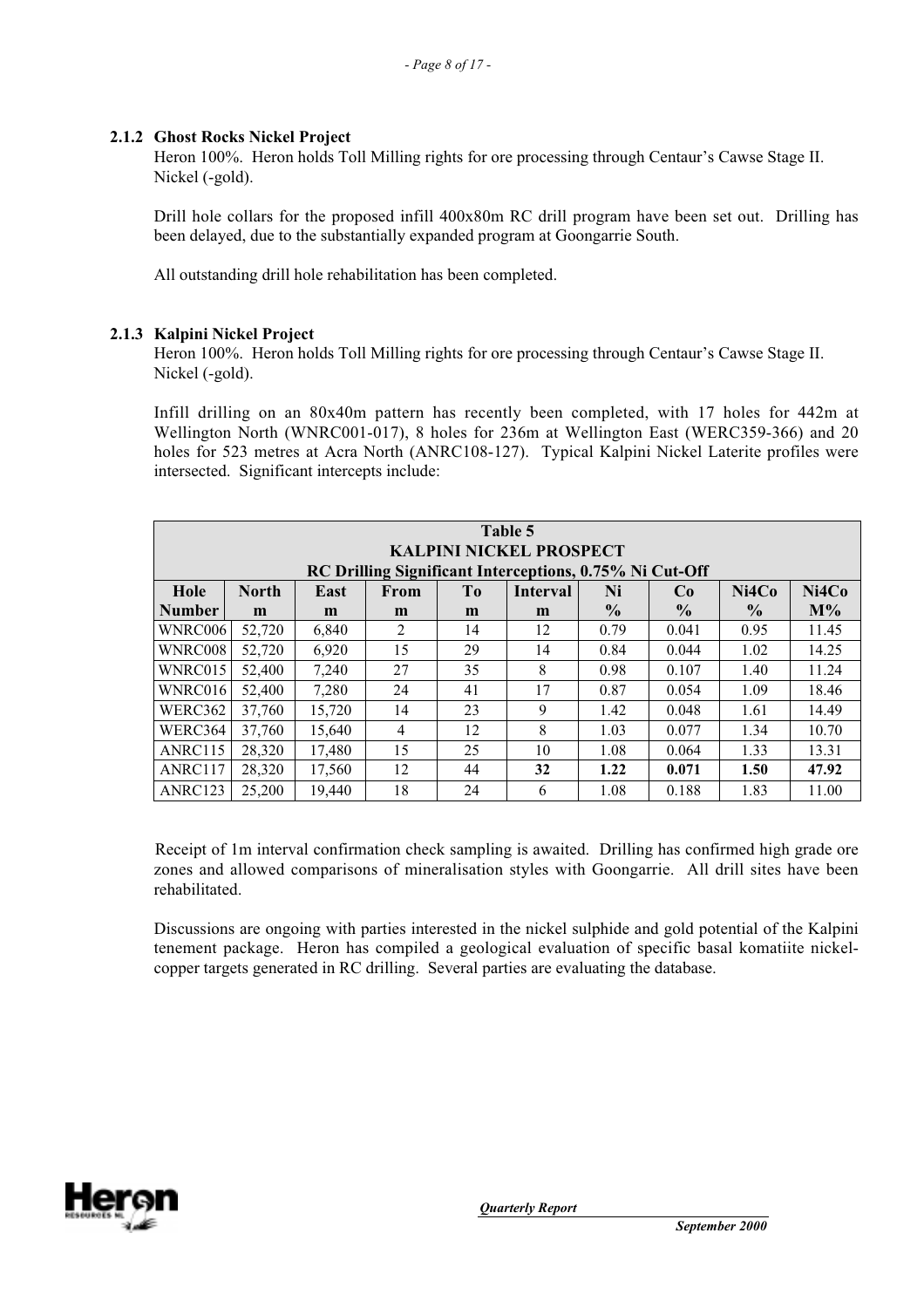## **2.2 SCOTIA KANOWNA PROVINCE**

### **2.2.1 Scotia Kanowna Project**

Heron 100%. Nickel (- gold).

Heron has acquired additional tenements at the **Vettersberg Prospect** which cover Walter Williams Formation to the immediate south of the Scotia Dam laterite resource.

#### **Goongarrie South Gold Prospect**

Following interpretation of aeromagnetic data, it is inferred that Goongarrie South in part represents an un-roofed Comet Vale granitoid-style gold mineralising system.

Some 2,500 composite pulp samples from the Nickel Laterite RC drill program at Goongarrie South have been re-submitted for Au and As analysis. Results are awaited.

Although on Strategic Alliance tenements, this gold project is outside the Centaur Strategic Alliance.

### **2.2.2 Kurnalpi Nickel Project**

Heron 100%. Nickel (- gold).

#### **Acra Prospect**

During the Quarter Heron completed the purchase of the Acra Nickel Sulphide prospect. Drill testing commenced immediately to gain a better understanding of the local stratigraphy, completing 8 holes for 154m. (ACRC001 to 008).

The Acra Prospect is situated at the southern extremity of the Kalpini Nickel Project. Ultramafic belts consist of three separate steeply westerly to southerly dipping differentiated komatiite horizons, overlain by mafic and felsic volcanics. The lowermost komatiite unit hosts the Kalpini nickel laterite mineralisation. The uppermost unit is prospective for nickel sulphide mineralisation, with recorded sulphides at Binti Binti and Acra. Heron's Acra drilling encountered orthocumulate textured komatiite with anomalous nickel in laterite. Values up to 0.55% Ni were intersected, with anomalous copper, confirming the prospectivity for nickel sulphides.

Heron is involved in negotiations with a potential farm-in partner to further explore Acra and surrounding tenements for nickel sulphide and gold. The prospect area is readily amenable to a ground Electro-Magnetic survey. There is an absence of black shale horizons at Acra, which means any conductors located are more likely to have a sulphide source.

High grade supergene gold targets have been identified by Heron through review of previous exploration data. The peak previous drill intercepts are 1m at 43-85g/t Au.

### **Binti Binti Prospect**

During the Quarter, rehabilitation of previous drill areas commenced.

Heron has acquired additional ground to the immediate south of Binti Binti, covering ultramafic aeromagnetic targets.

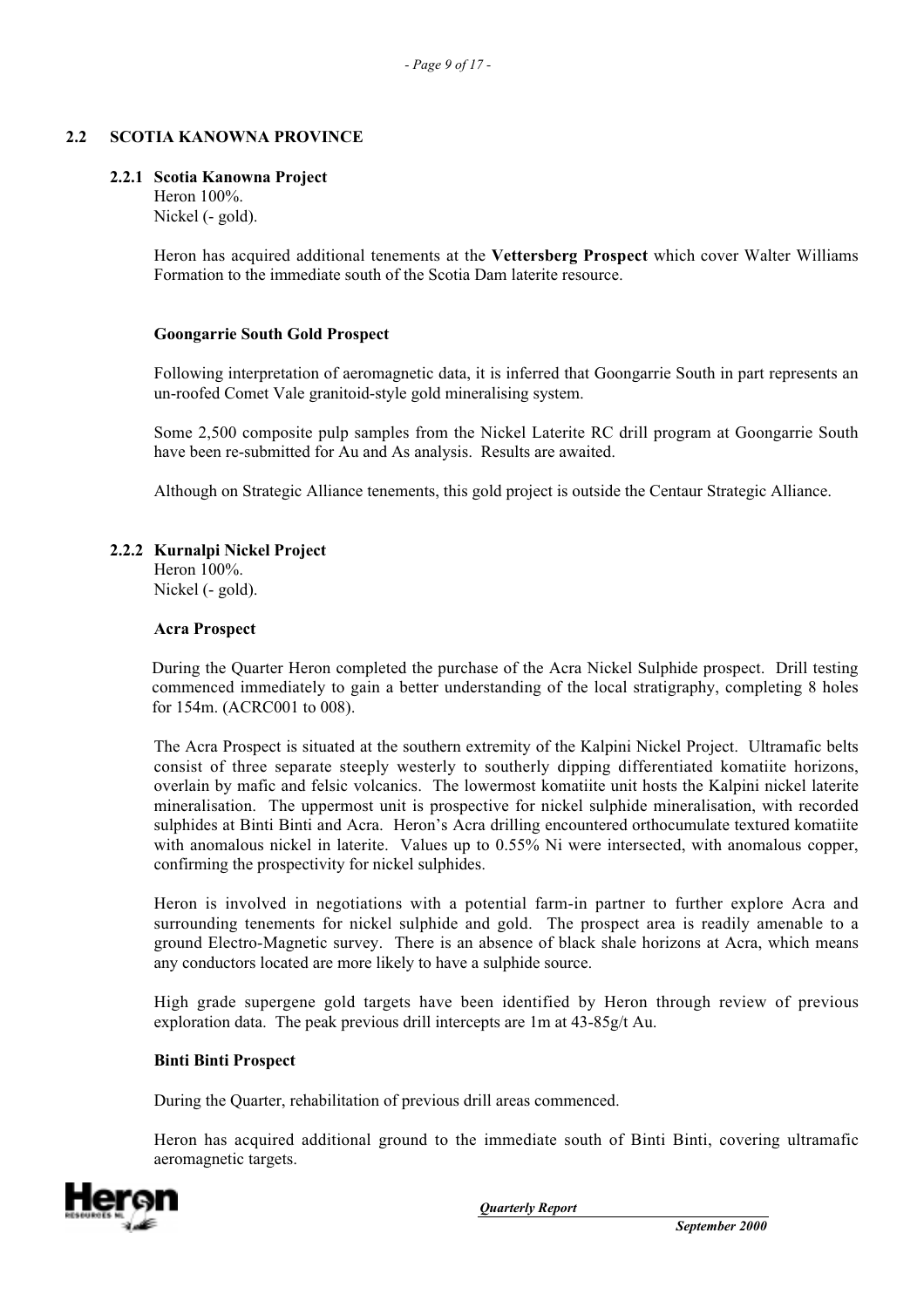*- Page 10 of 17 -*

**Figure 1 Heron Resources NL Project Locations**

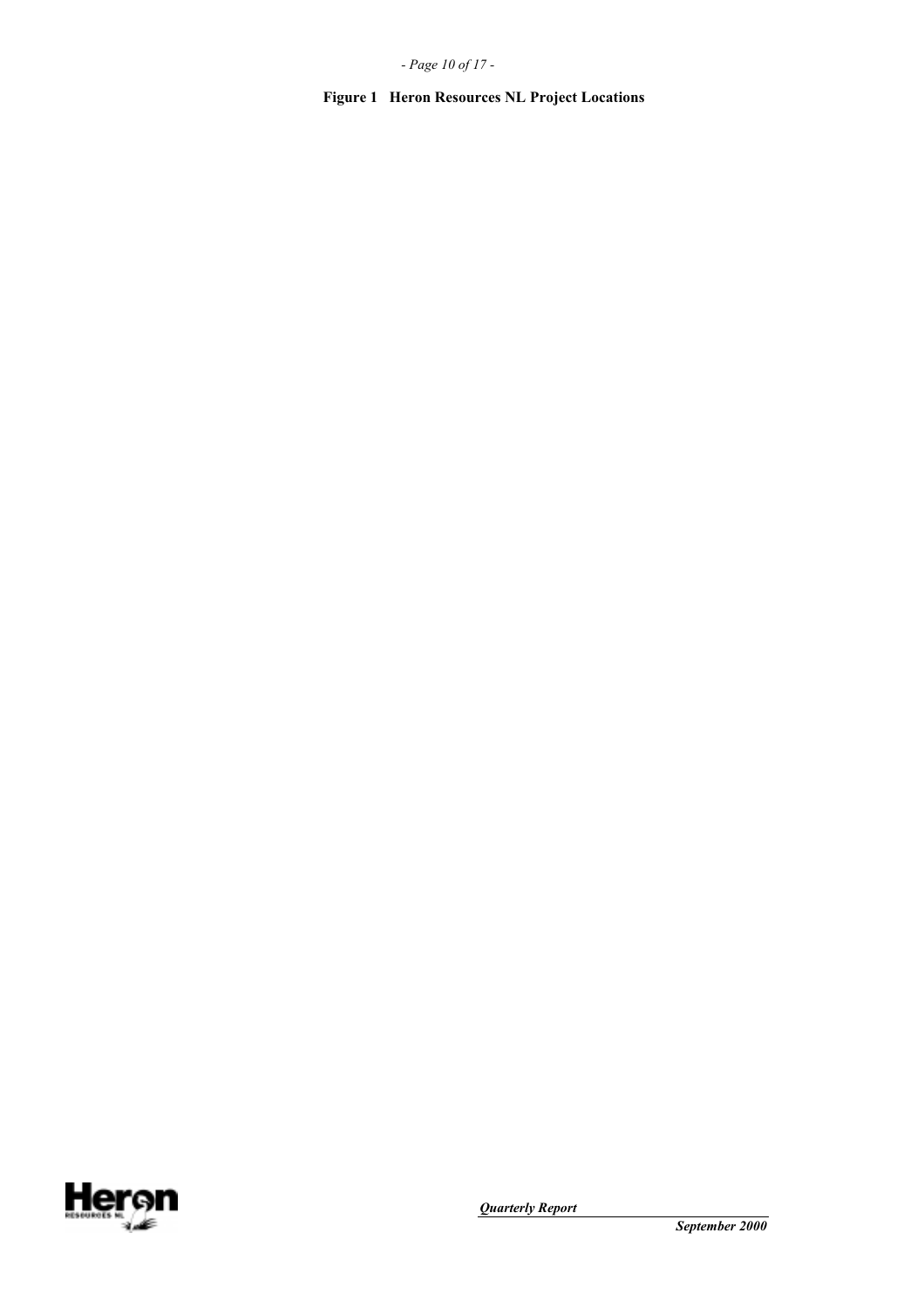### **2.2.3 Menzies East Joint Venture Project**

Heron 100%. Golden State Resources Limited right to earn 60%. Gold (- nickel).

Golden State advises that future work will focus towards the north-west of the project, testing extensions to the King Bore prospect, where soil gold anomalism has been identified.

### **2.2.4 Gindalbie Terrain Joint Venture Project**

Heron 100%, Delta Gold Limited option to joint venture, right to earn 70% in gold. Heron retains 100% of all nickel rights.

Delta has secured a six month option to farm into the project. Data collation and site investigations have been completed ahead of field exploration planned for the December Quarter. The main gold target is associated with the Moriaty Shear Zone.

### **2.2.5 Yindarlgooda Project**

Heron 100%. Nickel (- gold).

The **Clinker Hill Prospect** is located approximately 40km east of Kalgoorlie in the Bulong District, and was acquired due to the presence of Bulong Ultramafic Complex (host to the Bulong nickel laterite mine). Previous exploration has focussed on the gold prospectivity, which has seen 195 drill holes completed for 8,008 metres.

Heron's tenement covers a folded and sheared layered ultramafic and gabbroic complex, bounded by the Hampton Fault to the west and Goddard Fault to the east. Gold mineralisation is associated with ultramafic rocks where supergene anomalism has formed over thin sub-vertical quartz veins. Intercepts to date include 4m at 0.81g/t Au, 1m at 2.02g/t Au, 4m at 0.86g/t Au, **3m at 5.49g/t Au** and 2m at 1.30g/t Au. The tenement is awaiting grant, at which time Heron will fully evaluate its nickel laterite potential.

# **2.3 EMU FAULT PROJECT**

### **2.3.1 Kurnalpi Gold Joint Venture Project**

Heron 100%. Farm-in partner right to earn 80% in gold. Heron retains 1.5% NSR for Nickel Sulphide and all Nickel Laterite. Gold (- nickel).

Heron is negotiating a farm-out to explore for nickel sulphide and gold as part of an Eastern Goldfields drive by the farm-in partner to generate new large projects. The project area covers  $260 \text{km}^2$  with an excellent Emu-Avoca Fault structural association. Final documentation is being drafted. Discussions to include the Kalpini Gold Project  $(88 \text{km}^2)$  in the joint venture are current.

### **2.3.2 Transline Project**

Heron 100%. Farm-in partner right to earn 80% in gold. Heron retains 1.5% NSR for Nickel Sulphide and all Nickel Laterite. Gold (- nickel).

Heron is negotiating the terms of a farm-out to explore Transline (730km<sup>2</sup>) for nickel sulphide and gold. The project adjoins Kurnalpi, with which exploration presumably would be contiguous.

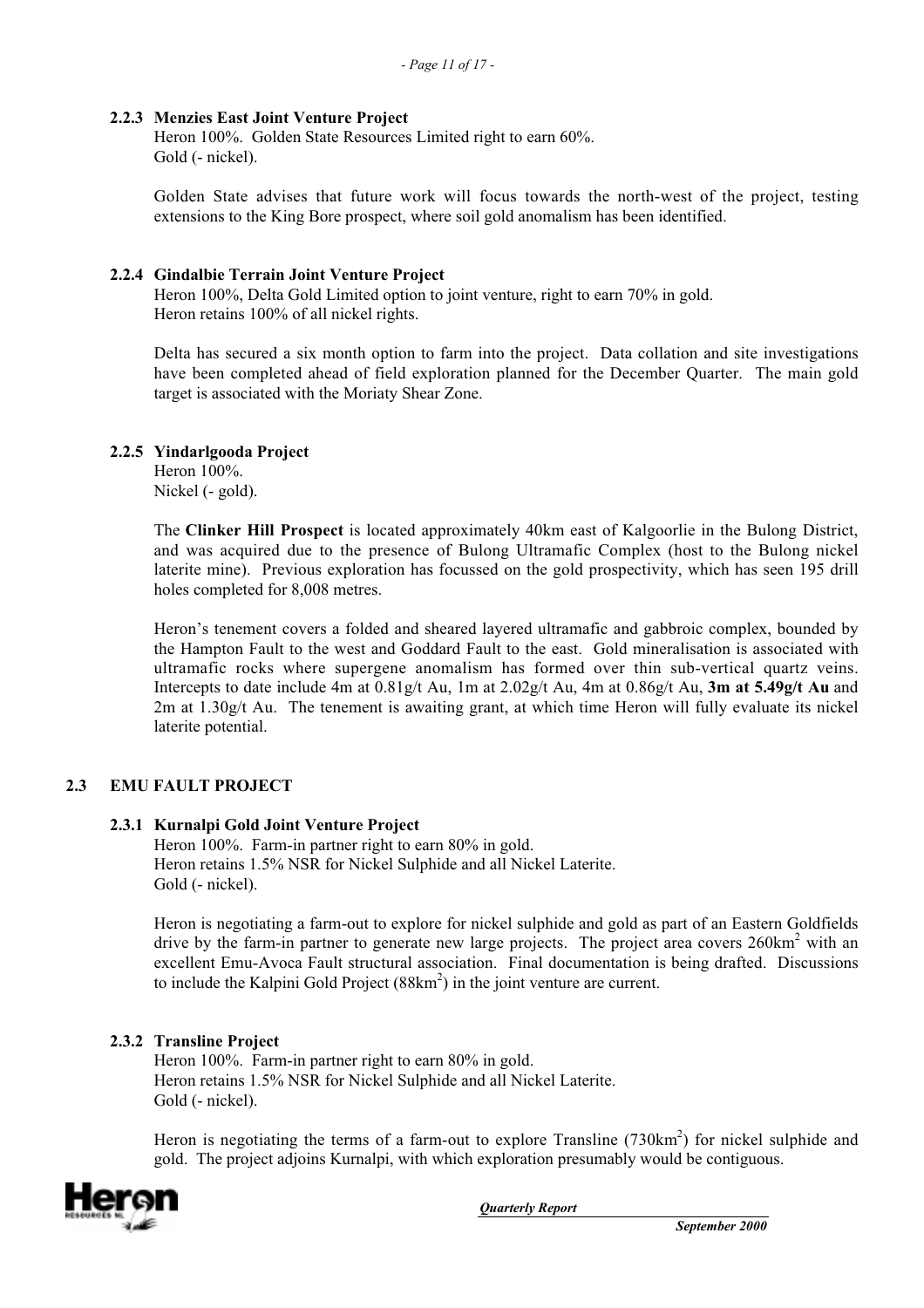### **2.3.3 Transline Joint Venture Project**

Heron 100%. New Hampton Goldfields Limited right to earn 80%. Gold - nickel.

The Transline project covers highly anomalous +50ppb gold in soil targets associated with the gold mine-hosting GMQ Shear Zone. GIS compilations were completed, identifying several +1g/t Au RAB anomalies, peaking at 6g/t Au. New Hampton operates a CIP plant at Jubilee, located 50km WSW of Transline, so potential exists for an expeditious cash flow from any gold discovery.

### **2.4 KEITH KILKENNY PROVINCE**

### **2.4.1 Kookynie Joint Venture Project**

Heron 100%. Barminco Pty Ltd and Kookynie Resources NL right to earn 70%. Heron retains all Nickel Laterite. Gold-nickel.

The project area is on the western margin of the Keith Kilkenny Tectonic Zone, adjoining the Apollo Hill gold mining centre and targeted as prospective for gold, diamonds and base metals. The main nickel target is the **Boomerang Prospect**, a series of komatite mega-channels localised within the Emu Fault. This is an excellent setting for Silver Swan style nickel sulphide mineralisation.

Subject to the completion of final documentation, Heron has agreed to the terms of a joint venture of its Kookyne Project.

### **2.4.2 Edjudina Nickel Project**

Heron 100%. Nickel (- gold).

The Edjudina nickel laterite targets are an important asset in a Keith Kilkenny Nontronite Nickel Laterite resource rationalisation now under discussion, involving Heron's Lake Rebecca to Aubils laterite resources.

The main area of interest is the Aubils and Kilmore Hill exploration target, a major soil-covered ultramafic sequence covering an area of 15x2km. Further drilling on a 400m x 80m pattern is planned. Recent studies have included a pit design to help provide a focus to this more detailed drilling.

### **2.4.3 Edjudina-Laverton Joint Venture Project**

Heron 100%. Croesus Mining NL right to earn 80% in gold projects only. Heron retains 100% of all nickel rights Gold.

Heron has agreed to include additional tenements into the Croesus Joint Venture.

Exploration has identified the Edjudina area to be prospective for both base metals and gold. Highly anomalous Cu, Zn, Pb and As values are associated with chert and gossanous schists. This zone is also anomalous for gold, with gold in soil to 1,900ppb, and gold in rock chips to 46.8g/t.

To date drilling completed by Croesus has totaled 280 holes for 9,957 metres at Edjudina (2,169 samples), and 27 holes for 1,108 metres at Varden (255 samples).

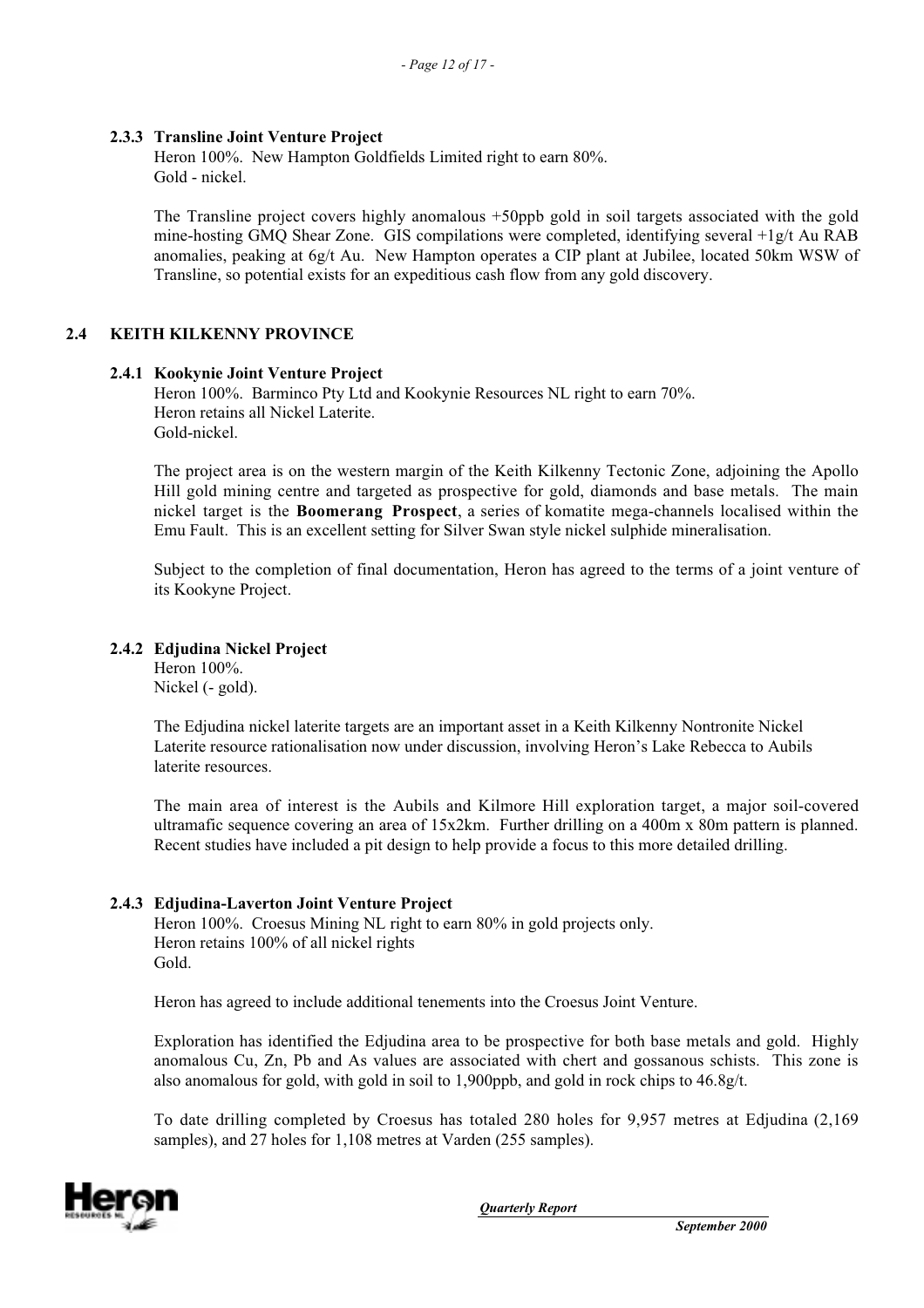### **2.4.4 Southern Laverton Tectonic Zone Joint Venture Project**

Heron 100%. Gutnick Resources NL right to earn 80% in gold projects only. Heron retains 100% of all nickel rights. Gold.

The Southern Laverton Tectonic Zone Project is located approximately 150km NE of Kalgoorlie, extending from south of the Anglo-Saxon and Saxon Extended gold mines (170,000oz) to just west of Red October (340,000oz). The Laverton Tectonic Zone Gold Province, which also hosts the Granny Smith, Sunrise and Wallaby mines, has a total resource base that is in excess of 22 million ounces of gold.

A very detailed study of all available open file and company data has been completed, involving the synthesis of aeromagnetic data, geological mapping and satellite imagery. This study has highlighted mineralised trends and conceptual targets not previously drill tested.

At present, Auger drilling of Heron tenements is in train, with pedogenic calcrete samples being taken for analysis. On completion of this program, follow up RC drilling will be carried out.

### **2.4.5 Edjudina Gold Project**

Heron 100%. Gold.

Heron has commenced negotiations to form a joint venture to further explore this project, following up gold resources previously identified and drilled by Heron at Banjo, Webb Find, Yarri and Yilgangi.

### **2.4.6 Mulgabbie Nickel Project**

Heron 100%. Nickel (- gold).

Rehabilitation of historical exploration areas has been completed. Drill hole collars have been surveyed ahead of drilling at the Lake Rebecca lateritic nickel deposit. The drill program has been postponed due to ongoing wet ground conditions marginal to Lake Rebecca.

### **2.4.7 Karonie South Joint Venture Project**

Heron 100%. WMC right to earn 80%. Gold (- nickel - base metals).

WMC has completed an ethnographic survey ahead of field exploration. Subsequently a 474 station 1x1km grid gravity survey was completed providing excellent definition of mafic and sedimentary packages of the Roe Hills and Karonie Greenstone Belts.

In addition, a 709 sample 800x200m, -75micron soil sampling program has been completed targeting the **Connelly Gold Prospect**. This program has identified seven spot gold anomalies including values to 99ppb. Follow up sampling is planned.

A multiple fraction soil orientation survey was completed to optimise sampling procedures for nickel sulphide exploration. Results are awaited.

An ultra detailed aeromagnetic survey has been designed, with flight lines at 50m spacings.

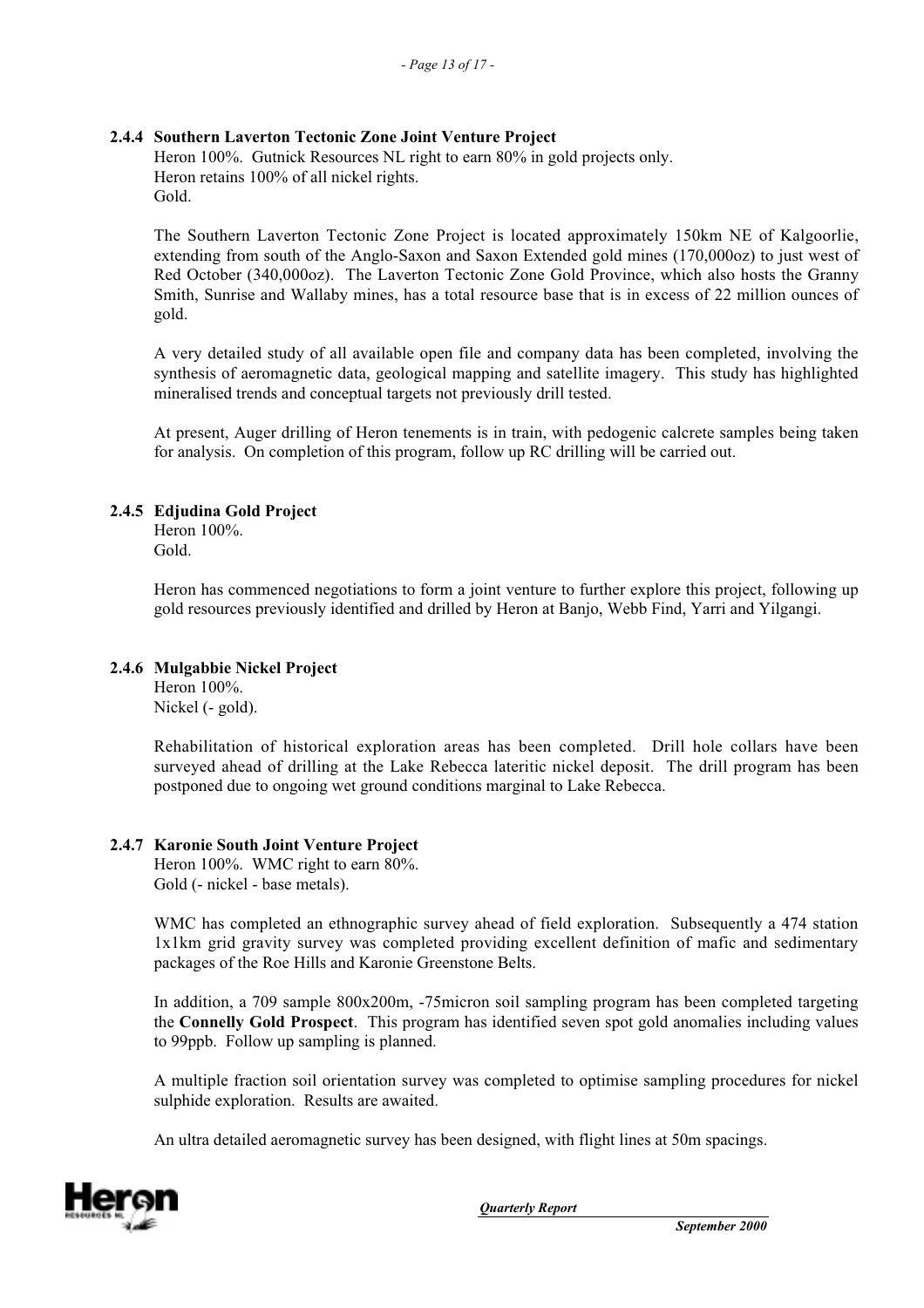### **2.5 MUNGARI PROVINCE**

#### **2.5.1 Mungari Northwest Joint Venture Project**

Heron 100%. Kundana Gold right to earn 50%. Gold.

Grant of the main tenement is awaited.

### **2.5.2 Mungari Northwest Platinum Project**

Heron 100%. Platinum (- gold)

Literature reviews and regional studies by Heron have generated a PGM target associated with fractionated basal layers of the Powder Sill gabbro. Additional tenements were pegged at Dryden's Find, covering old gold workings on the Kunanalling Shear Zone.

### **2.6 LEONORA LAVERTON PROVINCE**

### **2.6.1 Laverton Nickel Project**

Heron 100%. Another entity has rights to gold. Nickel.

### **Merolia Prospect**

Nickel rights were acquired at Mineral Patch Hill to the immediate south of Merolia. Mineral Patch Hill has in excess of 10km of prospective ultramafic stratigraphy, and is immediately north along strike of the Coglia Well Nickel Laterite deposit. Heron's Merolia-Mineral Patch Hill tenements are in their first year of grant.

Detailed aeromagnetic coverage has been acquired, and interpretation completed to define zones with probable olivine adcumulate units. A 640x80m RC drilling program has been designed at Merolia-Mineral Hill, which will commence once the current Goongarrie drilling has been completed. Field checking of proposed drill targets has been completed.

Based on the aeromagnetic interpretation, the Merolia-Mineral Patch Hill Project has the potential to host a significant nickel laterite resource, covering an aggregate 18km strike aeromagnetic anomaly.

### **2.6.2 Laverton Joint Venture Project**

Heron 100%. Metex Resources NL right to earn 70%. Gold (-nickel).

Metex intends assigning these tenements to another joint venture entity.

### **2.6.3 Mount Morgans Joint Venture Project**

Heron 100%. Metex Resources NL right to earn 70%. Gold (-nickel).

Metex has tested two magnetic features with 786 metres of RAB drilling. The main anomaly comprises a weakly magnetic package of oxidised siliceous felsic volcanics, with disseminated pyrite throughout. Preliminary assays for Au have been received, with no significant results returned. Cu, Pb, Zn and Ag results are pending.

Metex has now earned a 70% interest through expenditure in the Mount Morgans Project.

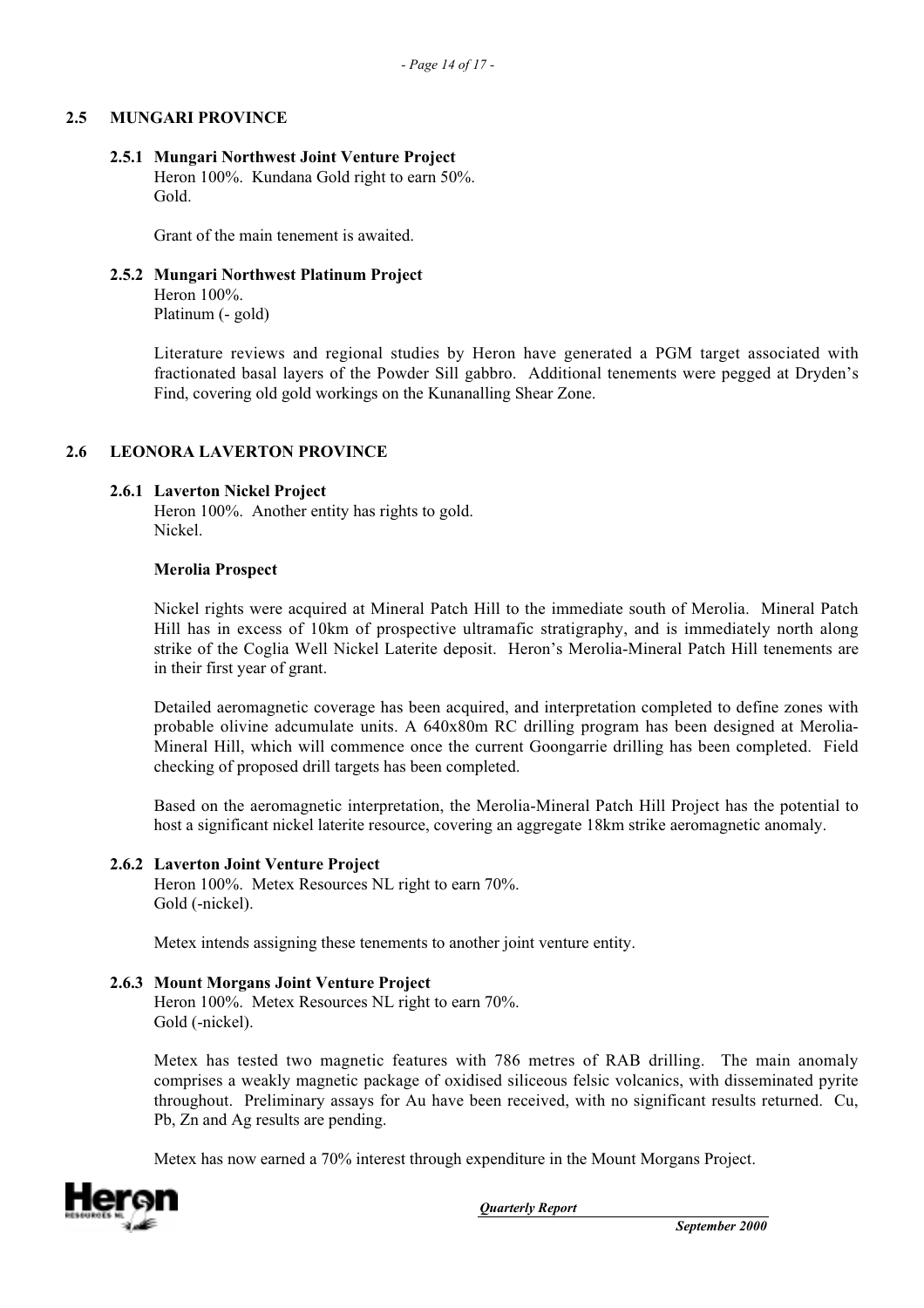### **2.6.4 Victory Joint Venture Project**

Heron 100%. Farm-in partner right to earn 80%. Gold - nickel.

A farm-in approach has been made on these and adjoining tenements. The exploration target is nickel sulphide, and gold along strike from the developing Thunderbox gold discovery.

## **2.7 ILLAARA PROVINCE**

### **2.7.1 Lawrence Find Project**

Heron 100%.

Copper - zinc - gold - nickel - sulphur - platinum.

Heron's research has identified several high priority target areas, including a 30km strike "epithermal gold" soil anomaly and a 50m thick massive "VMS" gossan. Inspection of rock samples from Maninga Soak in the southern project area has indicated chromitite bands in association with a banded anorthositic suite. A PGE setting is indicated. MMI soil geochemistry is planned on tenement grant.

Heron is negotiating with a potential joint venture partner who may earn a 70% interest in the tenements. Heron will retain all Nickel Laterite rights.

### **2.8 IDA FAULT PROVINCE**

### **2.8.1 Snake Hill Joint Venture Project**

Heron 100%. Connemara Gold Mines Pty Ltd right to earn 70%. Gold - nickel.

Mining leases have been pegged to retain ground ahead of its inclusion into the proposed Barra Resources NL Initial Public Offer.

### **2.8.2 Frances Lesley Project**

Heron 100%. Another entity has rights to gold.

The Frances Lesley project area covers komatiites that occur within the Coolgardie Domain, a graben bounded by the Ida Fault and Kunanalling Shear Zone to the west and the Zulieka Shear Zone to the east. Pyritic black shales are associated with the komatiite horizons.

Heron is negotiating with a nickel sulphide explorer and producer to form a Joint Venture to explore for nickel sulphide at Frances Lesley and other Ida Fault Province tenements.

### **2.8.3 Blister Dam Project**

Heron 100%. Gold - nickel.

The tenements cover part of the Walter Williams and Siberia Formations where truncated by the Zuleika Shear Zone. Heron has completed a nickel laterite data review outlining drill targets, including 5m at 0.92% Ni. The project is within a 30km haul distance of the Cawse nickel operation.

Heron is negotiating a farm-out to further explore previously defined gold targets.

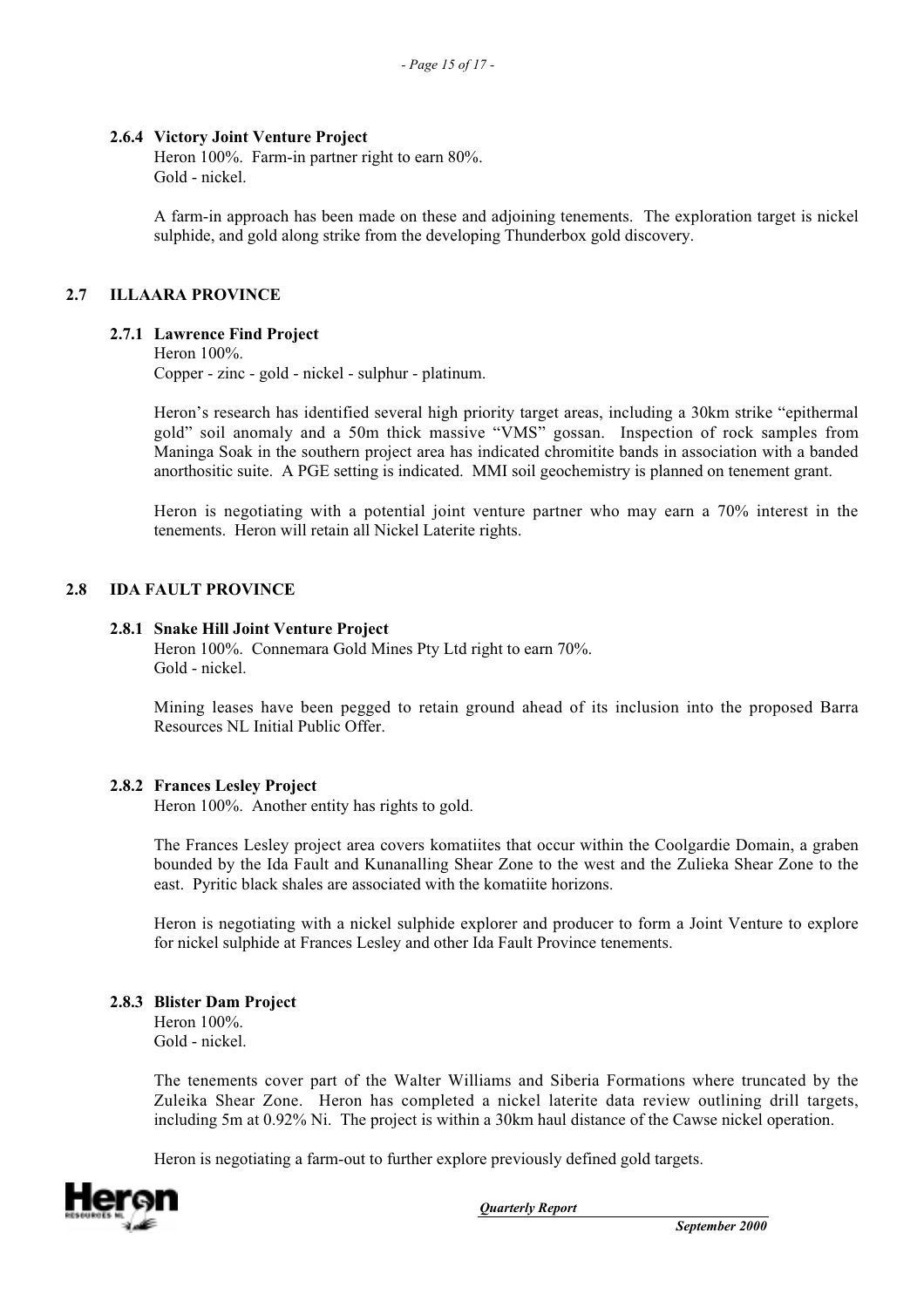### **2.8.4 Bullabulling Project**

Heron 100%. Nickel - gold.

High priority nickel laterite targets are present, located within hauling distance of the Cawse nickel laterite plant. Previous explorers report broad zones of gold anomalism in costeans on Heron's leases.

### **2.8.5 Widgiemooltha Joint Venture Project**

Heron 100%. WMC Resources Ltd right to earn 80%. Nickel - gold.

Heron has accepted a farm-in offer from WMC covering the **Pioneer** and **Yilmia Hill Prospects**. WMC will explore the tenements for gold and nickel sulphide mineralisation. An advanced stage target is available at Pioneer, which will be drill tested on grant of the tenement.

### **2.8.6 Mount Thirsty**

Heron 100% Nickel (-gold).

Heron has identified significant nickel-copper anomalism. Lateritic nickel values from drilling at the **Nike Prospect** returned up to 1.2% nickel and 0.2% cobalt from a prospective strike of 3.5km.

# **2.9 KAMBALDA DOMAIN PROVINCE**

### **2.9.1 Binduli East Project**

Heron 100%. AngloGold Australasia Limited has the right to earn 75%. Gold (-nickel).

AngloGold has resolved issues involving possible ethnographic sites of significance, and has completed an Auger soil geochemical program. Results are awaited.

### **2.9.2 Kurramia and Mount Martin Projects**

Heron 100% Gold (-nickel).

The  $165 \text{km}^2$  project areas are located 10-30km N and S of Kalgoorlie associated with felsic volcaniclastic and lateritised ultramafic within the Boorara Shear Zone. An extensive lacustrine cover associated with Gidgi Lake is present in the northern project area.

Importantly, the Shamrock Ultramafic Sequence trends N-S through the project area, and is prospective for nickel sulphide mineralisation. Intrusive porphyry, being a prime gold target, occurs throughout the tenements. An extension of the Kanowna Shear Zone is also interpreted as transecting the eastern project area.

The similarity of the Kurramia geological setting to the Kanowna Belle and Paddington gold mines requires that very detailed drill exploration be carried out. The main targets are the **Kanowna South, Phoenix and Roaster Prospects**. Peak historical intercept is **4m at 2.35g/t Au** from Phoenix.